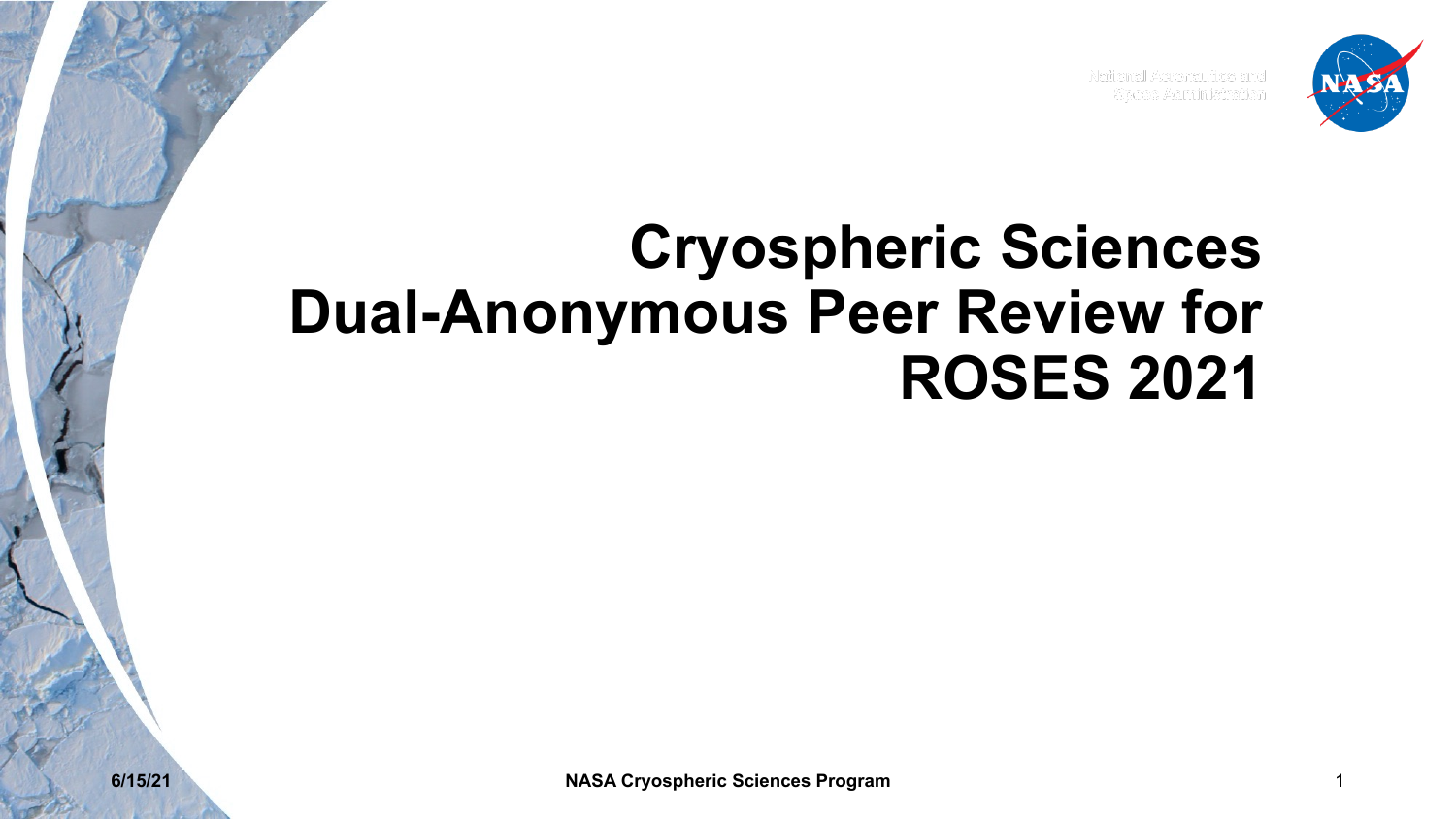**Please submit any questions you existing questions) during this following link: https://arc.cnf.io/**

**Click on "Cryospheric Sciences" Solicitation & DAPR Overview T**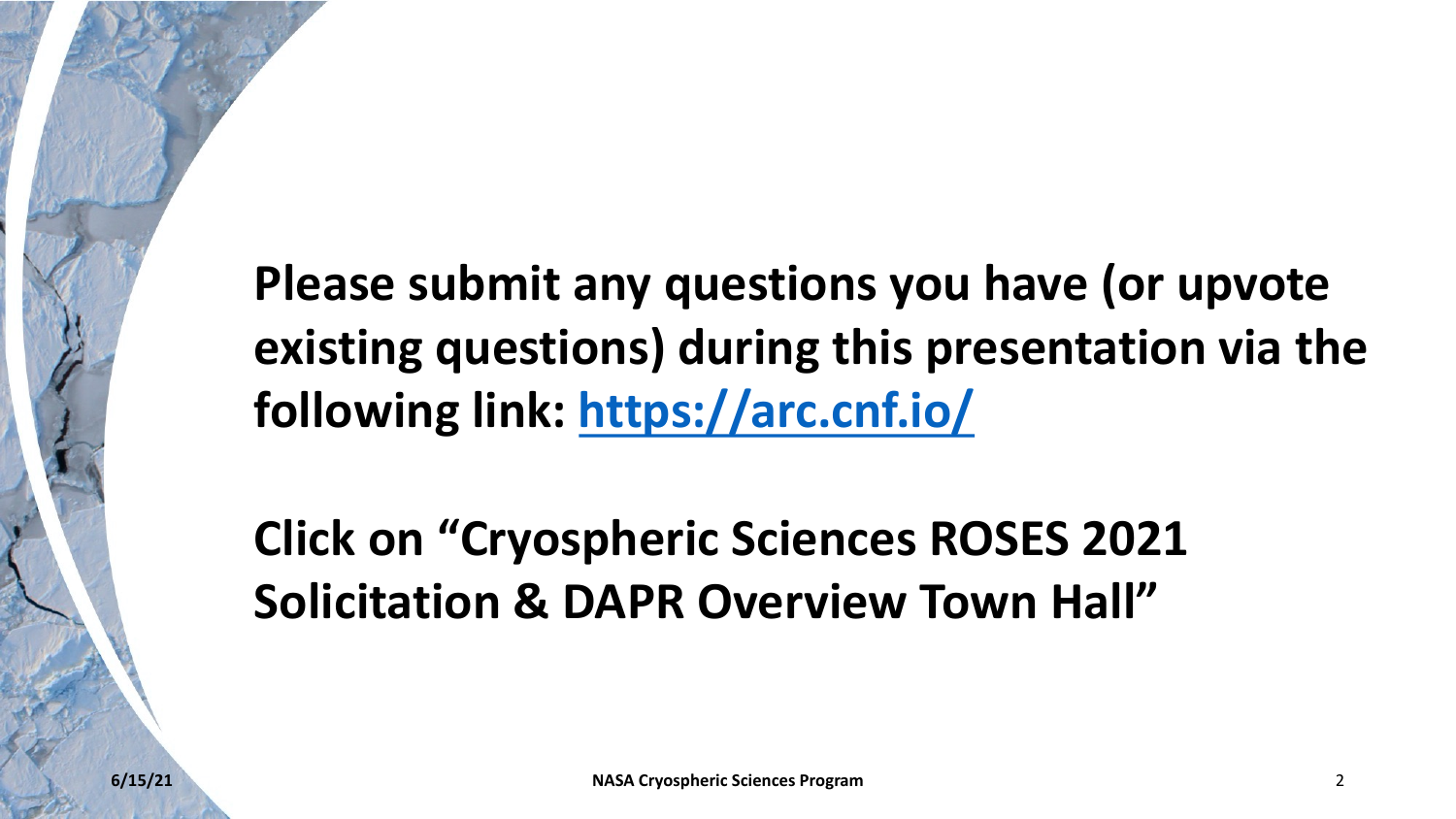# **A.15 Cryospheric Sciences**

- This opportunity requests proposals that use remote sensing data to provide new insights into the stability of ice shelves of Greenland and Antarctica in a changing climate, their governing processes and inter-relationships, specifically:
	- a) surface processes at the ice shelves (incl. surface mass balance, surface hydrology, melt water routing)
	- b) ice shelf thermodynamic and mechanical behavior (incl. hydrofracturing, marine ice cliff instability)
	- c) ice shelf ocean interactions (incl. assumption on hydrostatic equilibrium, bottom melt, roughness and bottom crevassing, impact of and interactions with the adjacent sea ice)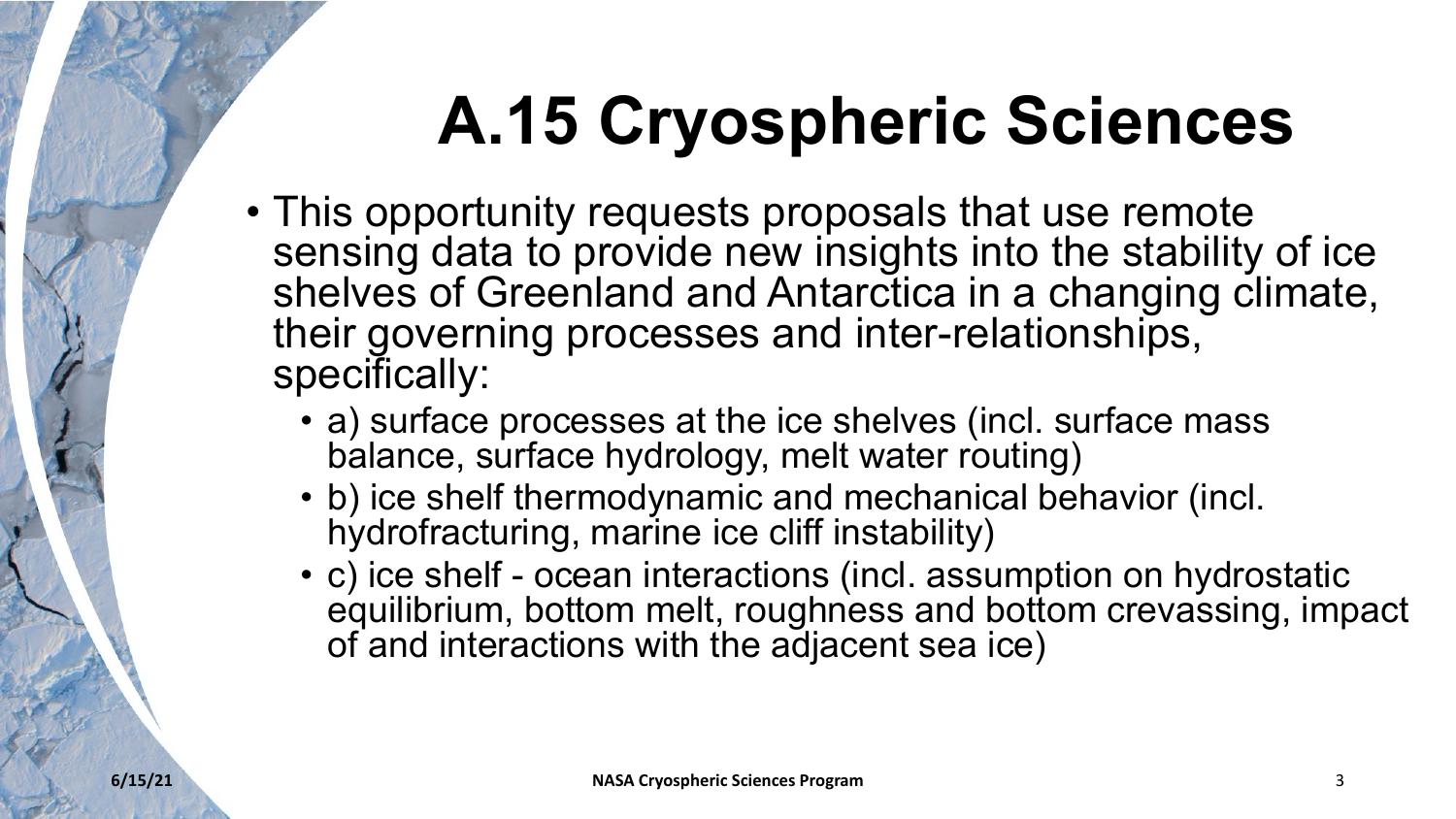# **A.15 Cryospheric Sciences**

- Because of the focus on a more holistic assessment of ice shelf stability, proposals that address more than one process will be given higher priority.
- It is envisioned that annual half-day (virtual) workshops will be held to foster and optimize interaction and collaboration between PIs and achieve tangible assessments on the relative importance of the various processes and their inter-relationships.
	- PIs working on ice shelves through other opportunities will be encouraged to attend as well.
- While it is prudent and reasonable to test hypotheses and limit data analyses for selected ice shelves, proposals are encouraged to attempt ice sheet wide assessments where feasible.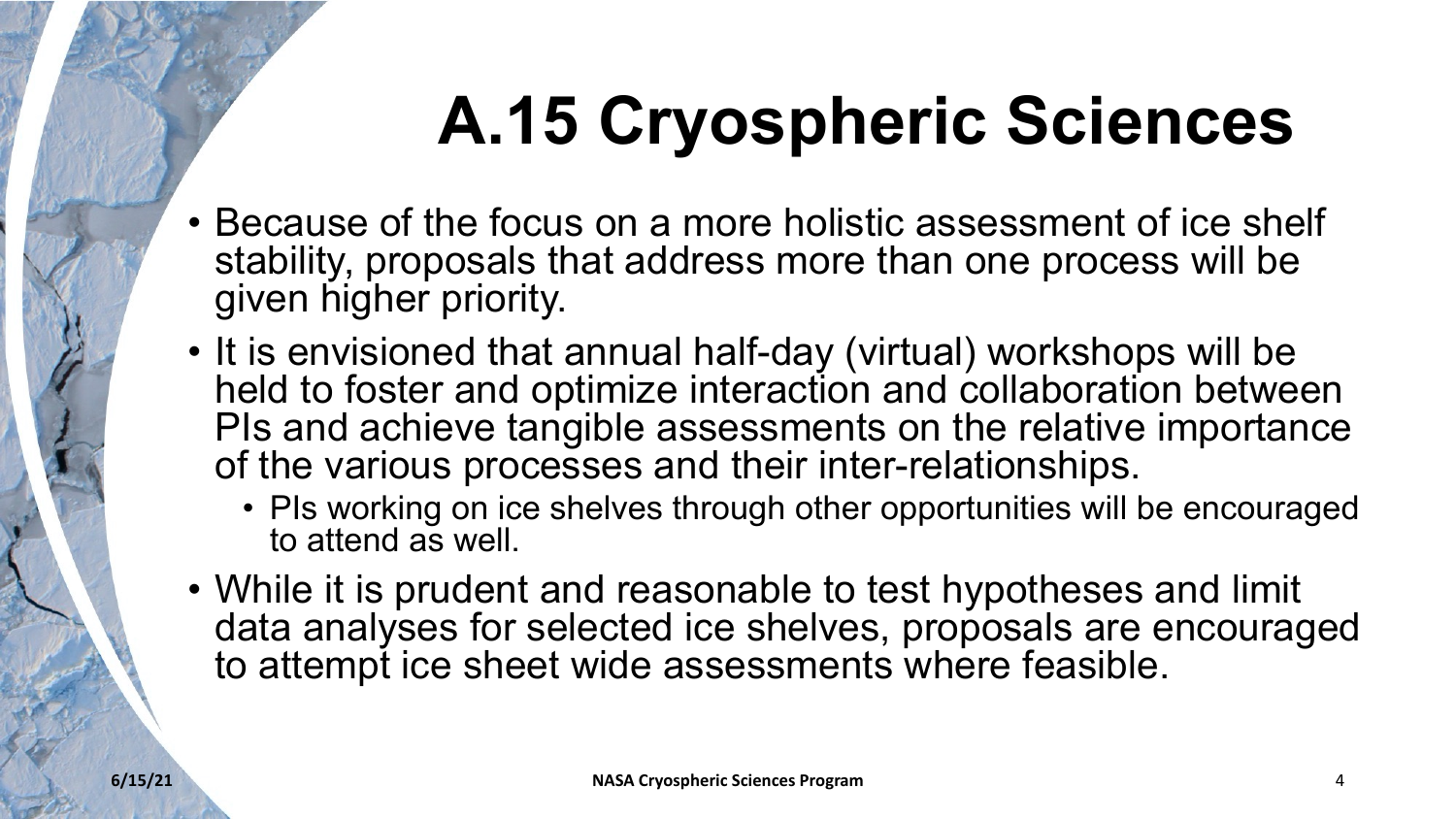# **Overview**

- 1. Which programs are converting to dual-anonymous peer review (DAPR)?
- 2. Motivation for Dual-Anonymous Peer Review in SMD
- 3. What is Dual-Anonymous Peer Review?
- 4. How do I make my proposal compliant?
- 5. How is my proposal going to be reviewed?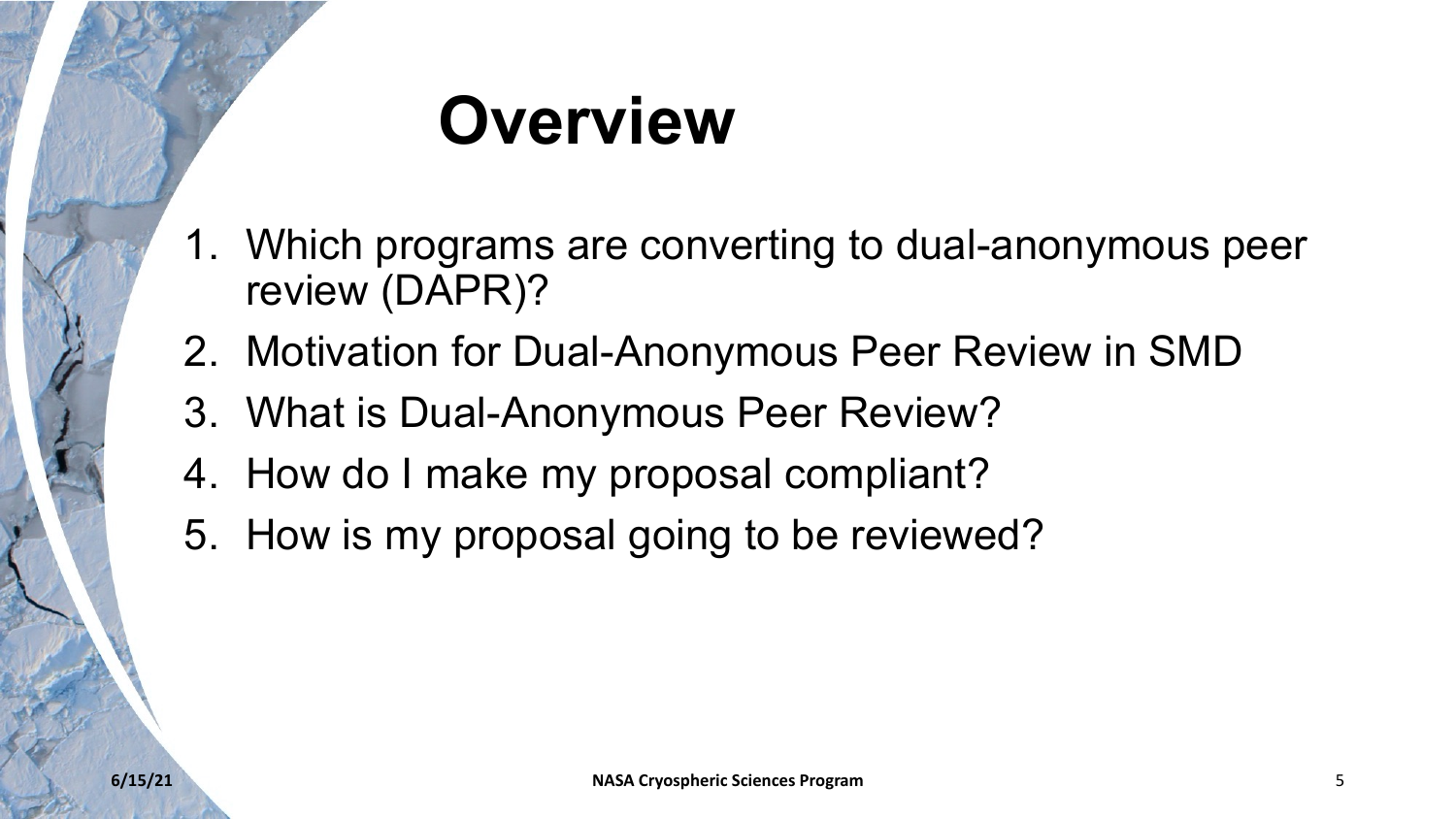## **Which NASA SMD Programs are Converting to DAPR?**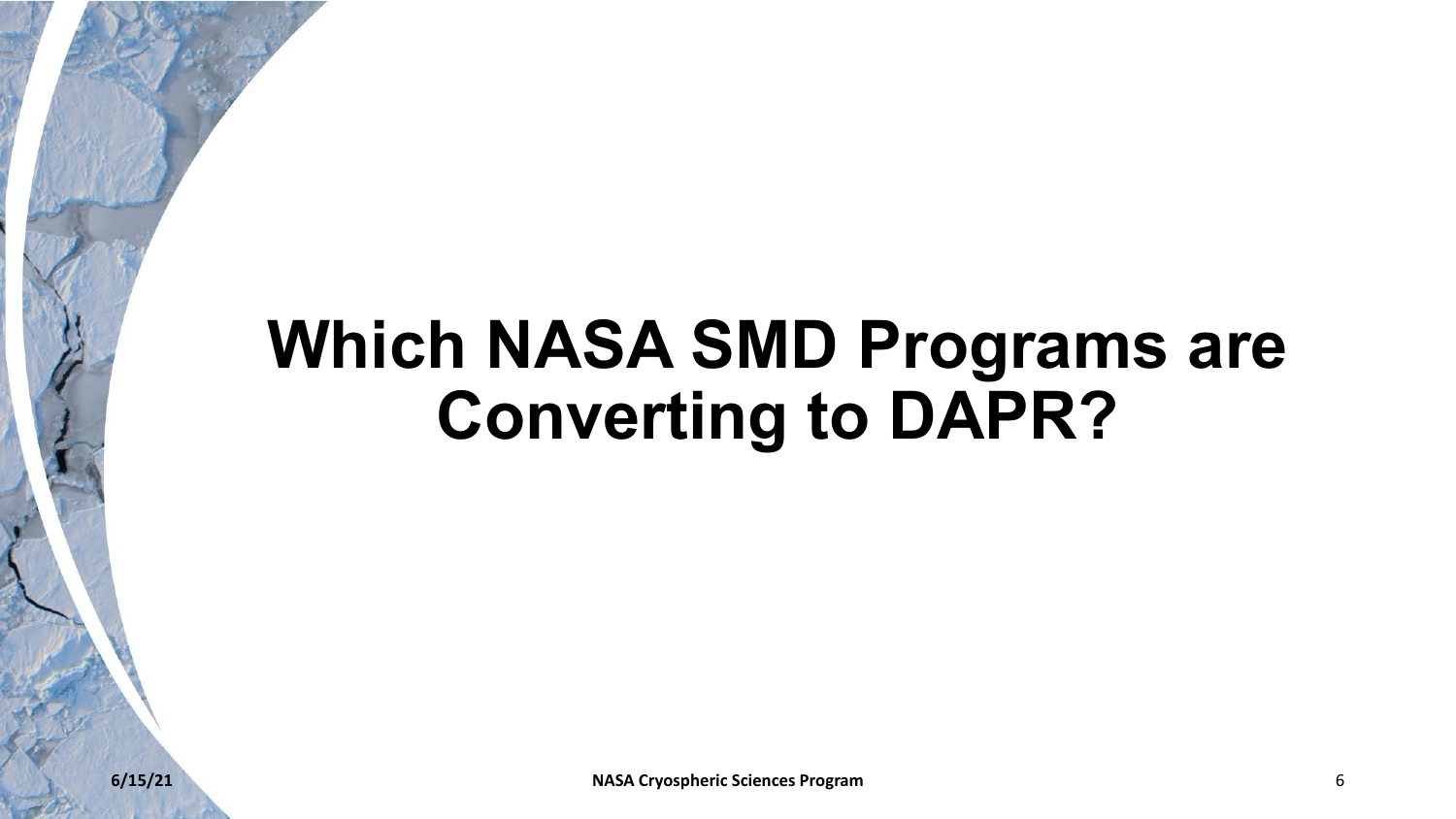#### **2021 Dual-Anonymous Programs**

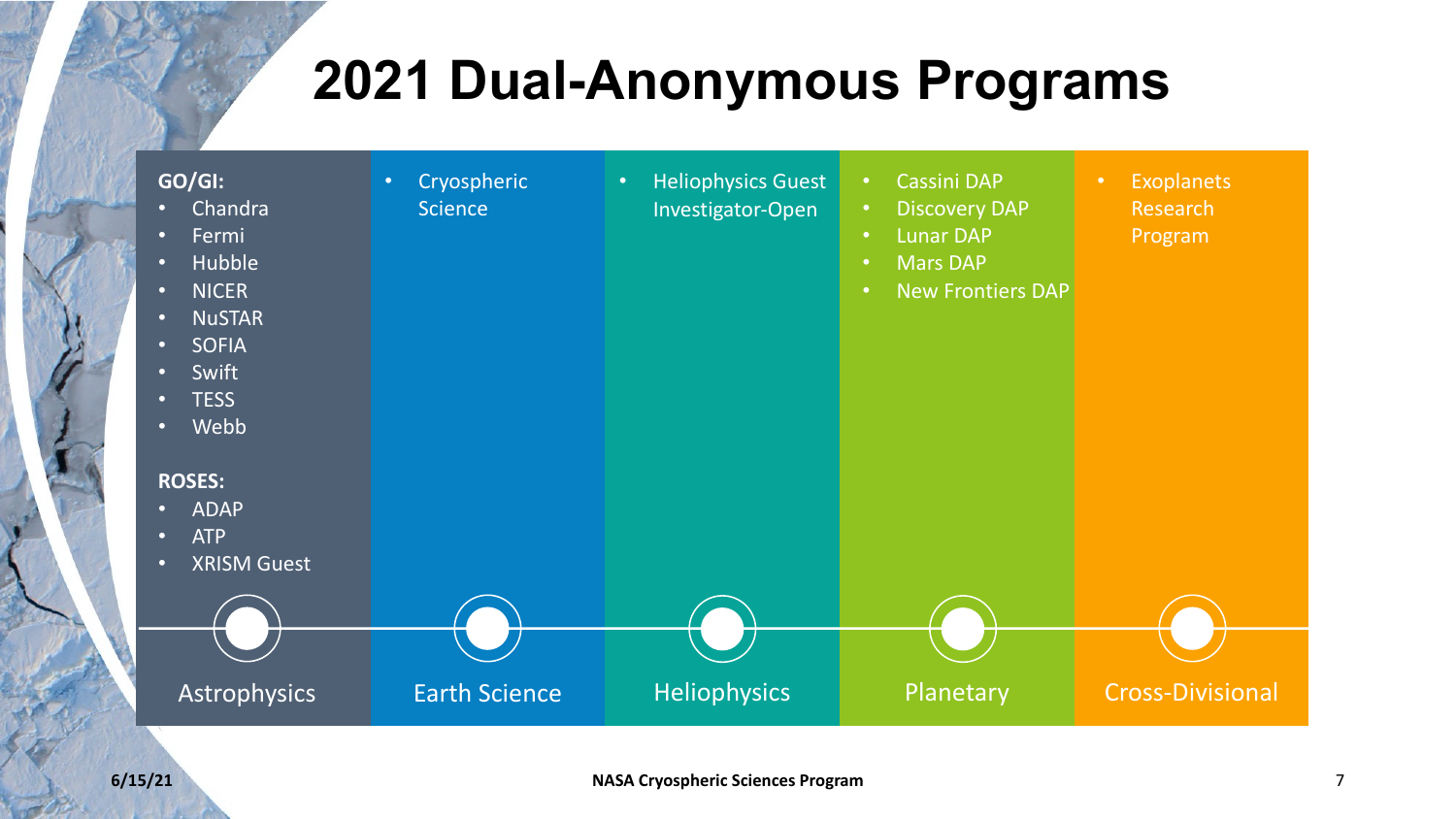## **Motivation**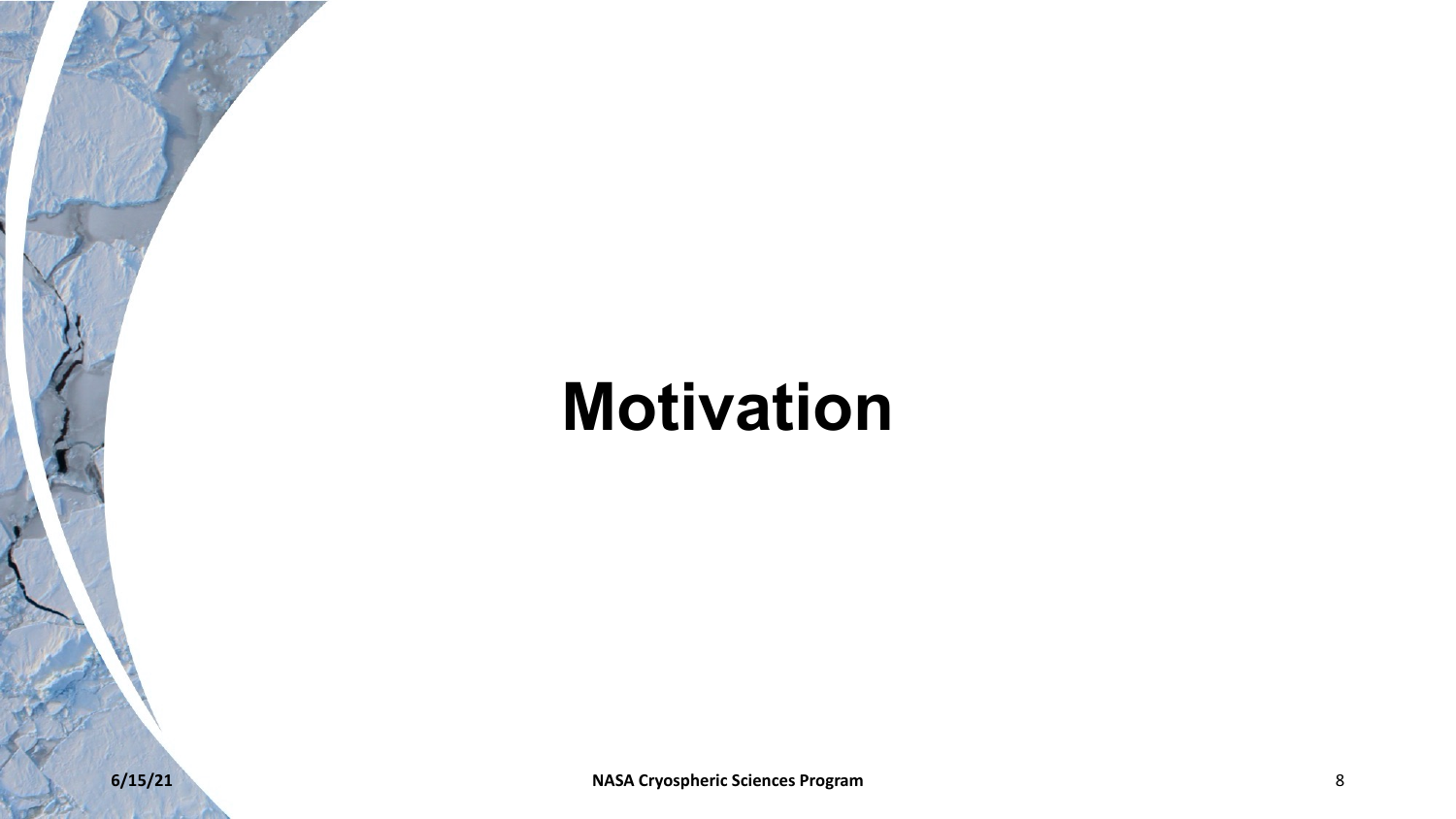**A key goal of dual-anonymous peer review is to level the playing field for everyone.**

**We want to create a change in the tenor of discussions, away from the individuals on the proposing team, and toward the proposed science.**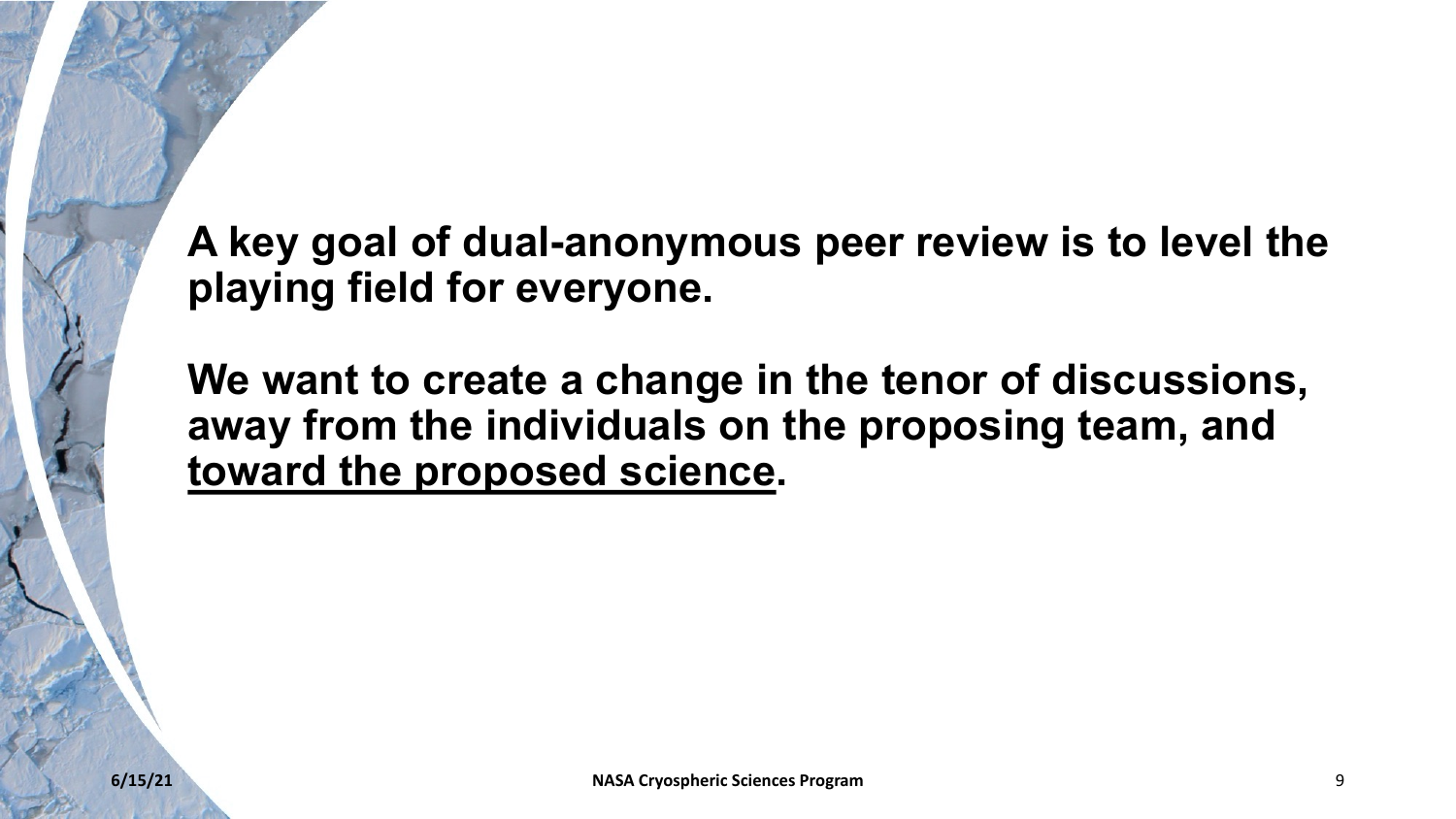### **It is difficult to completely interrupt biases through training alone.**

### **The DAPR process does not remove the need for structural changes in order to improve DEI.**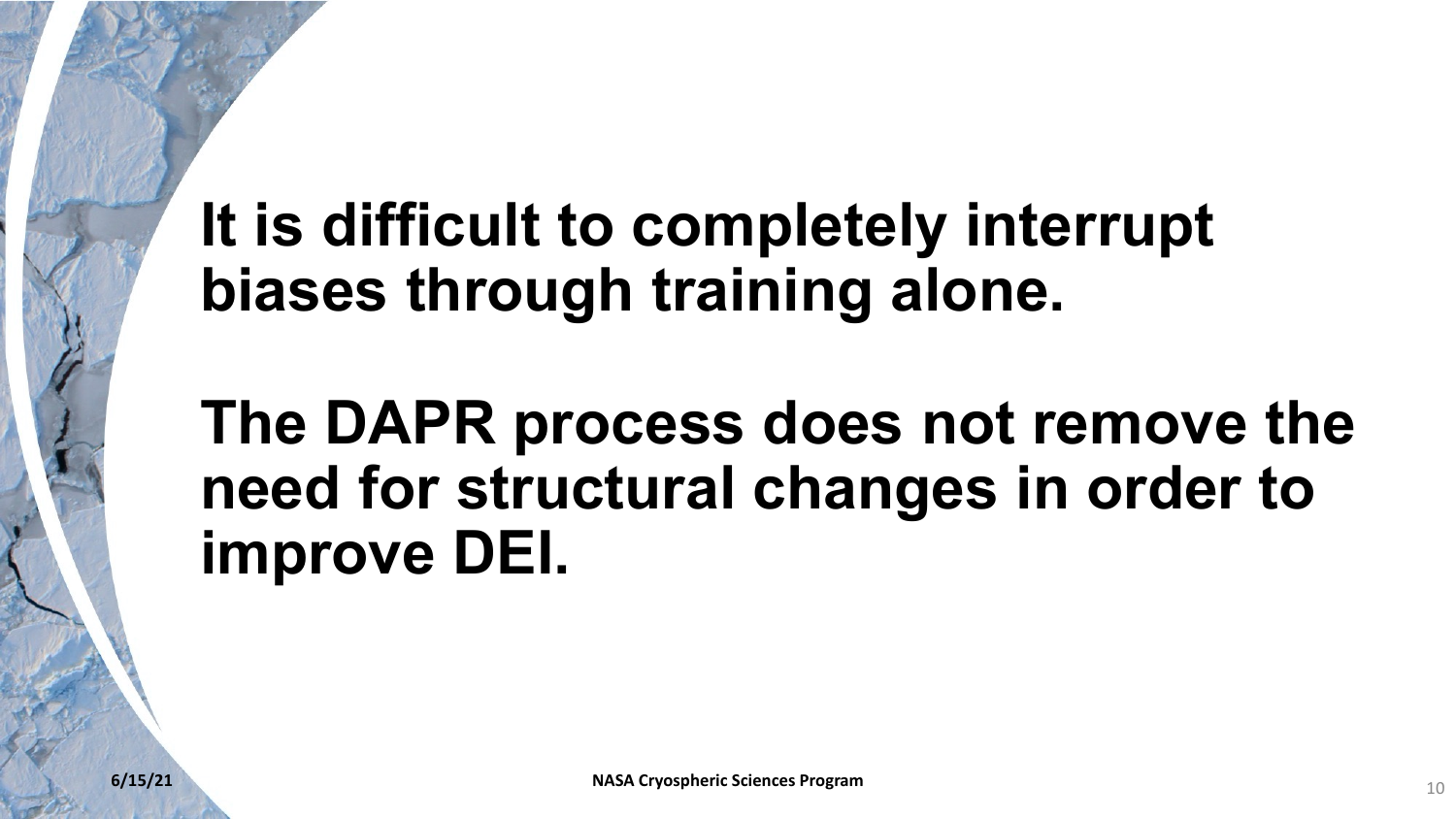#### **Double-Blind, aka Dual-Anonymous Review**



"In 1970, the top five orchestras in the U.S. had fewer than 5% women. Today, some… are well into the 30s."

*Behavioral Ecology* switched to double-blind review, resulting in a significant increase in female first-authored publications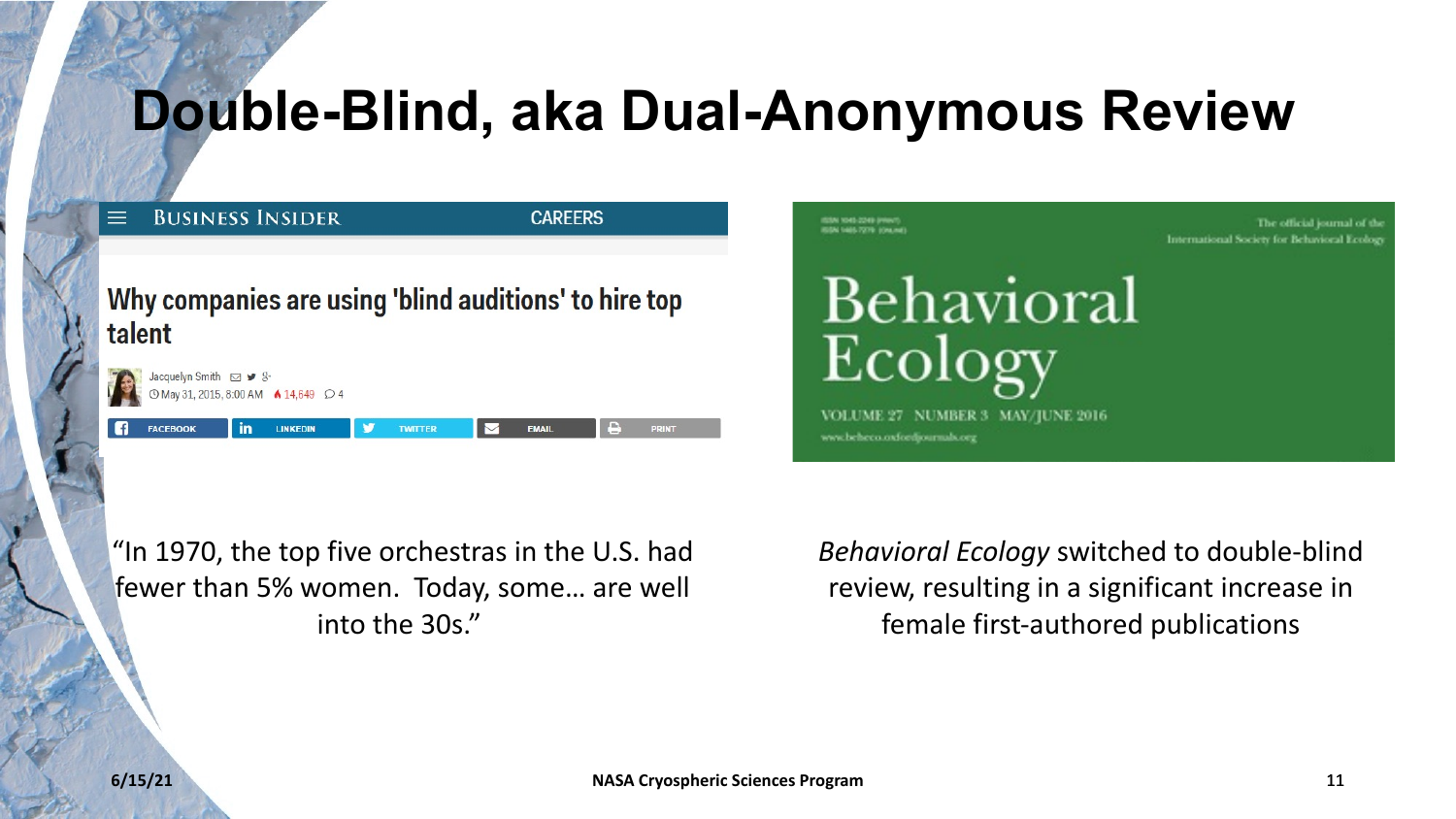#### **Success Rate by Institution Type for ROSES Programs Prior to 2020 SMD Pilot (ADAP + Earth USPI + Habitable Worlds + Heliophysics Guest Investigator)**

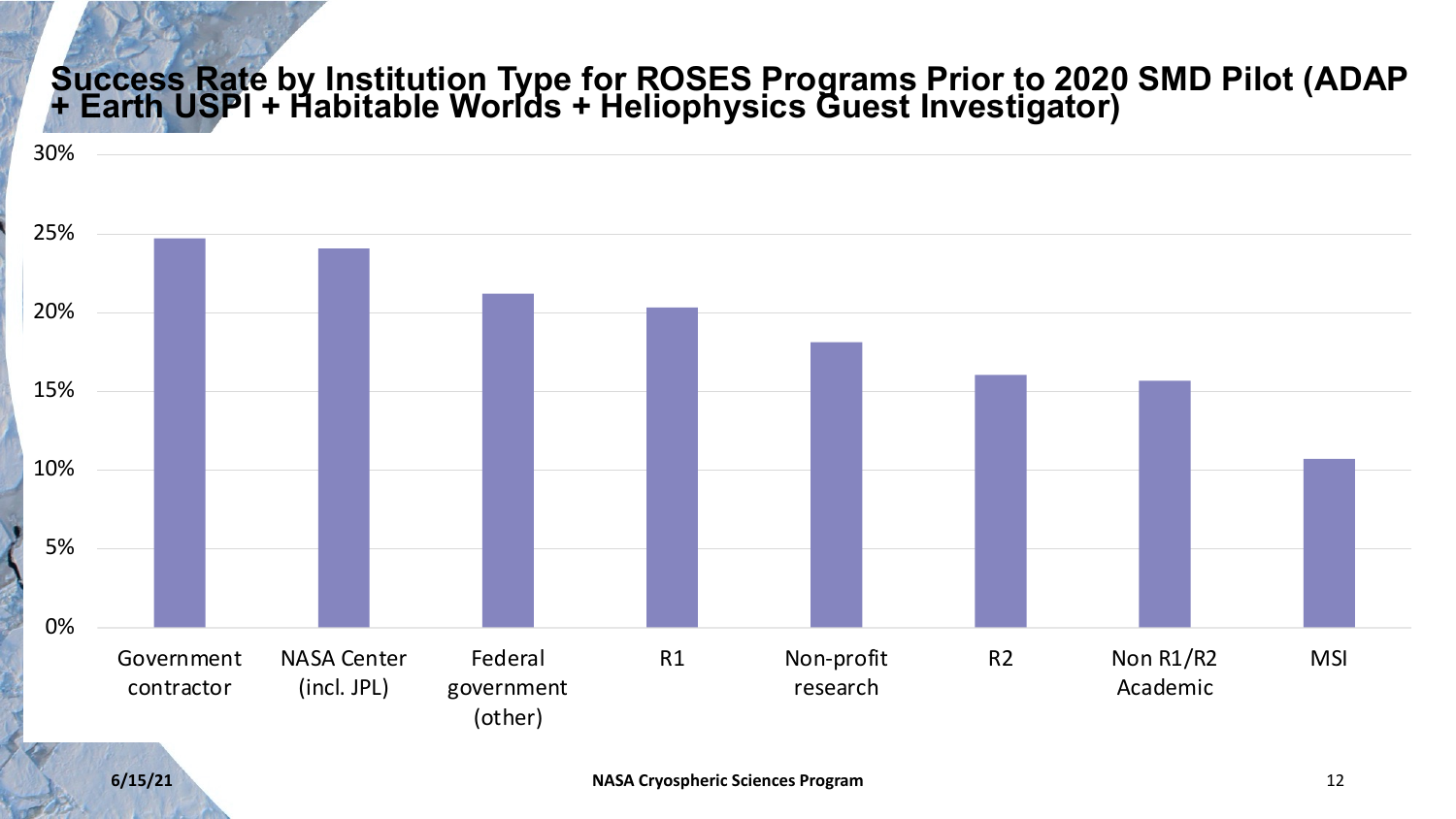# **Making Peer Review Better**

- NASA's Science Mission Directorate (SMD) is strongly committed to ensuring that the review of proposals is performed in an equitable and fair manner.
- To this end and motivated by a successful study conducted for the Hubble Space Telescope, **SMD is adopting dual**anonymous peer review (DAPR) for numerous programs.
- Under this system, not only are proposers unaware of the identity of the members on the review panel, but the reviewers do not have explicit knowledge of the identities of the proposing team during the scientific evaluation of the proposal.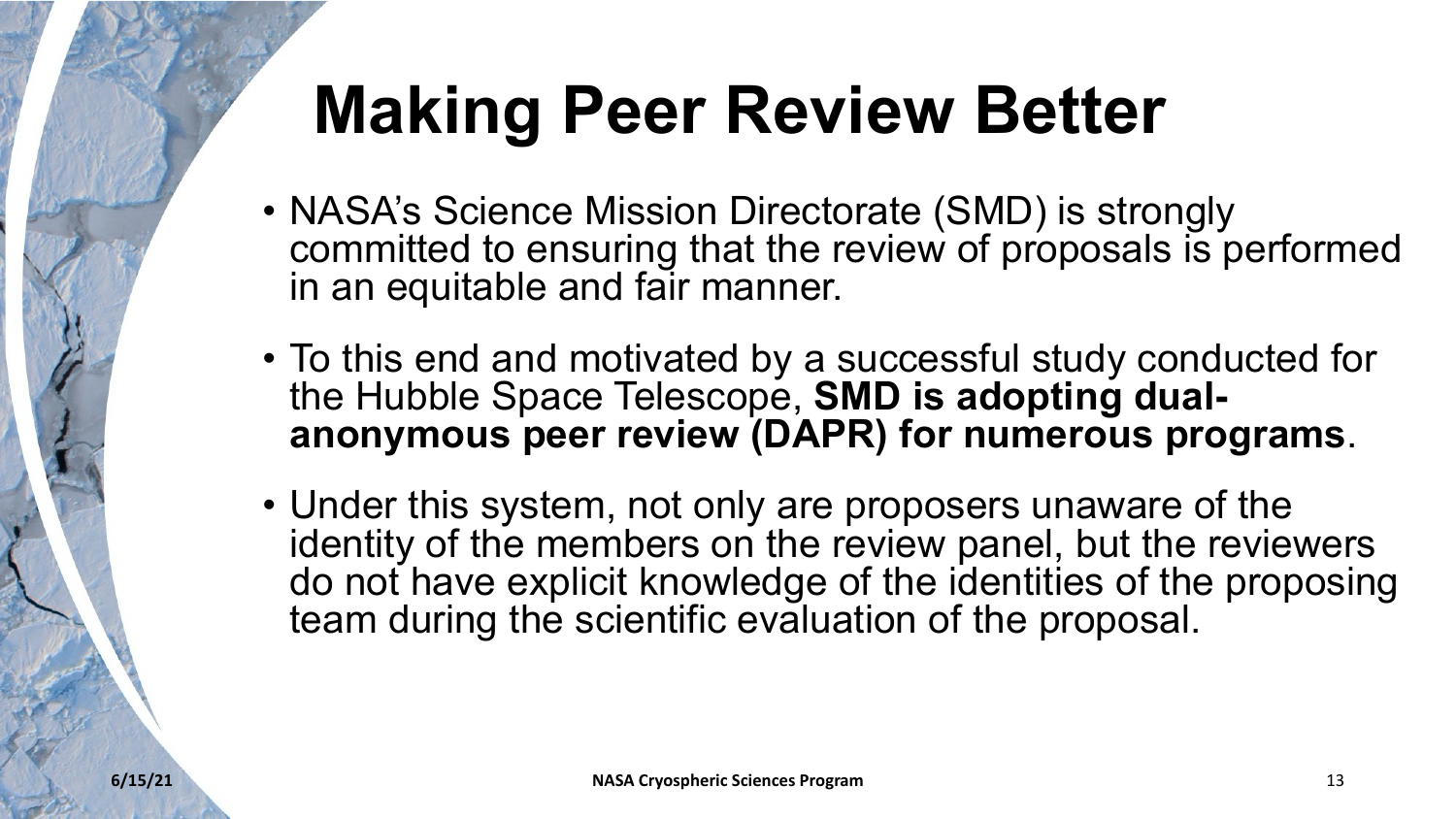## **What is Dual-Anonymous Peer Review (DAPR)?**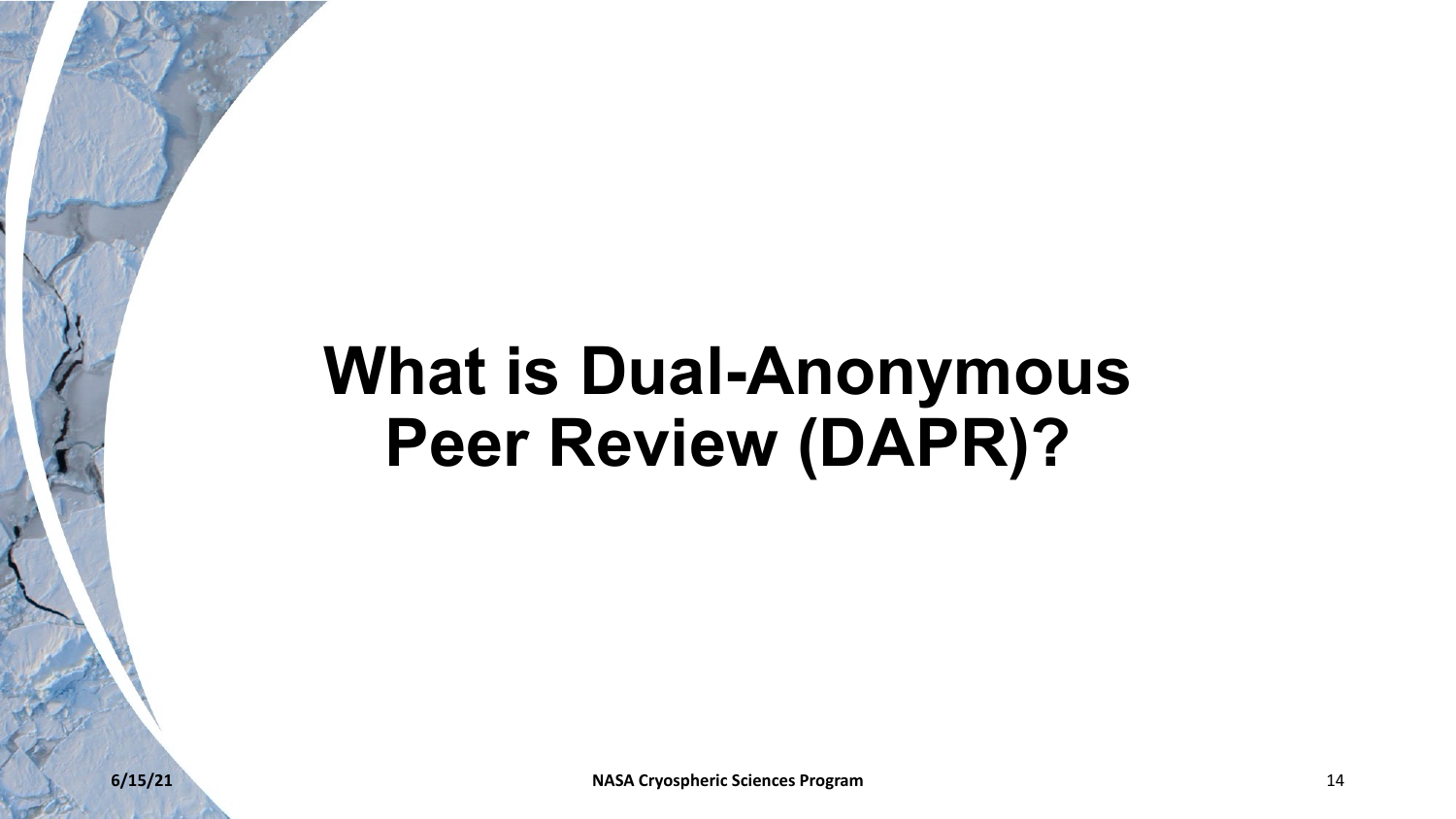In dual-anonymous peer review, not only are proposers unaware of the identity of the members on the review panel, but the reviewers do not have explicit knowledge of the identities of the proposing team during the scientific evaluation of the proposal.

The primary intent of dual-anonymous peer review is to eliminate "the team" as a topic during the scientific evaluation of a proposal, not to make it absolutely impossible to guess who might be on that team.

This creates a shift in the tenor of discussions, away from the individuals, and towards a discussion of the scientific merit of a proposal.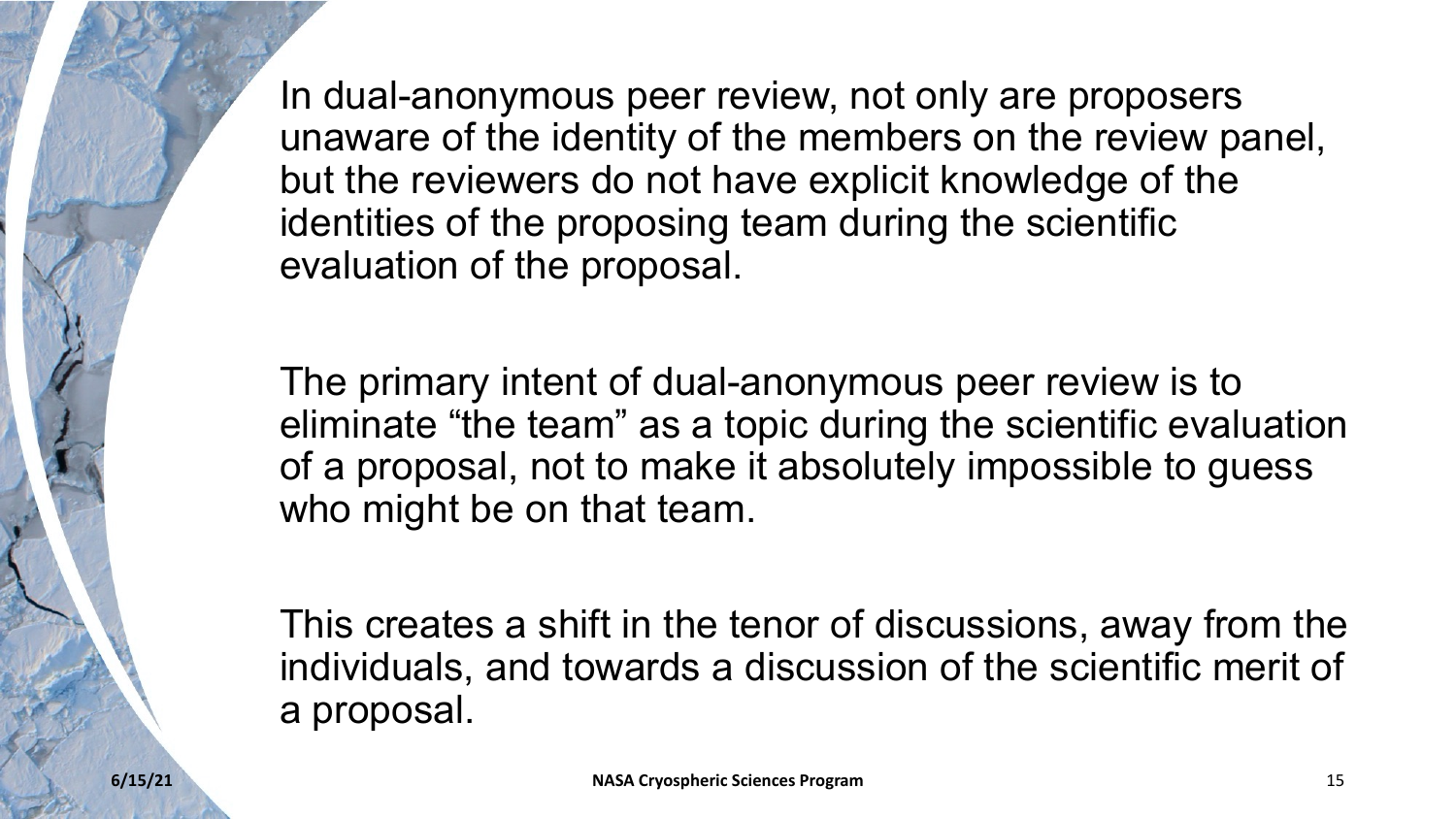

**Dual-anonymous peer review is not completely a 'blind' process.**

**Proposers submit (1) an anonymized proposal, and (2) a not-anonymized "Expertise and Resource" document.**

**The "merit" of the proposal (assessed anonymously) will be determined separately from the (not-anonymized) qualifications of the team.** 

**Nevertheless, the qualifications, track record and access to unique facilities will form part of the evaluation.**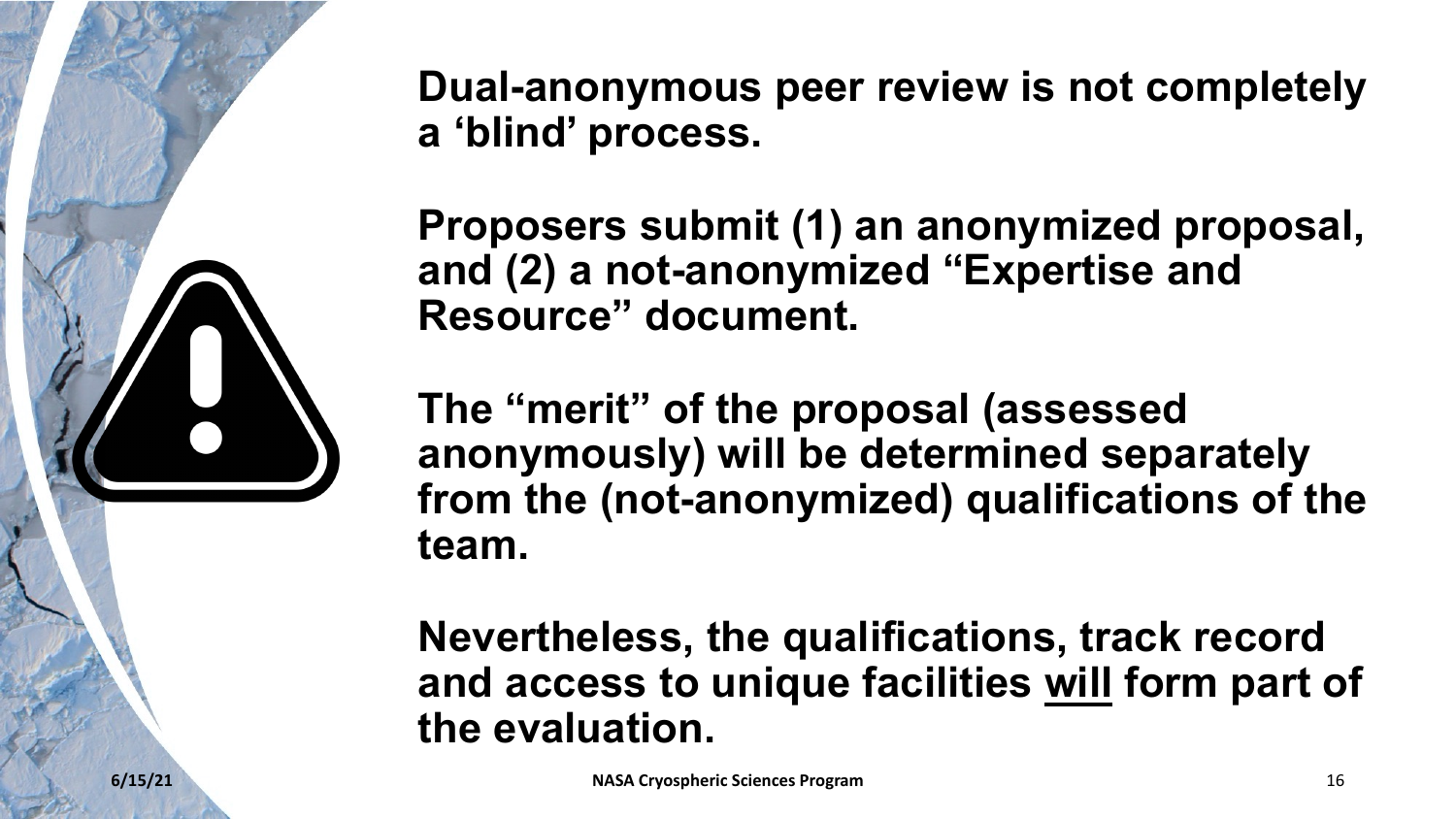#### **How Do I Make My Proposal Compliant with Dual-Anonymous Peer Review?**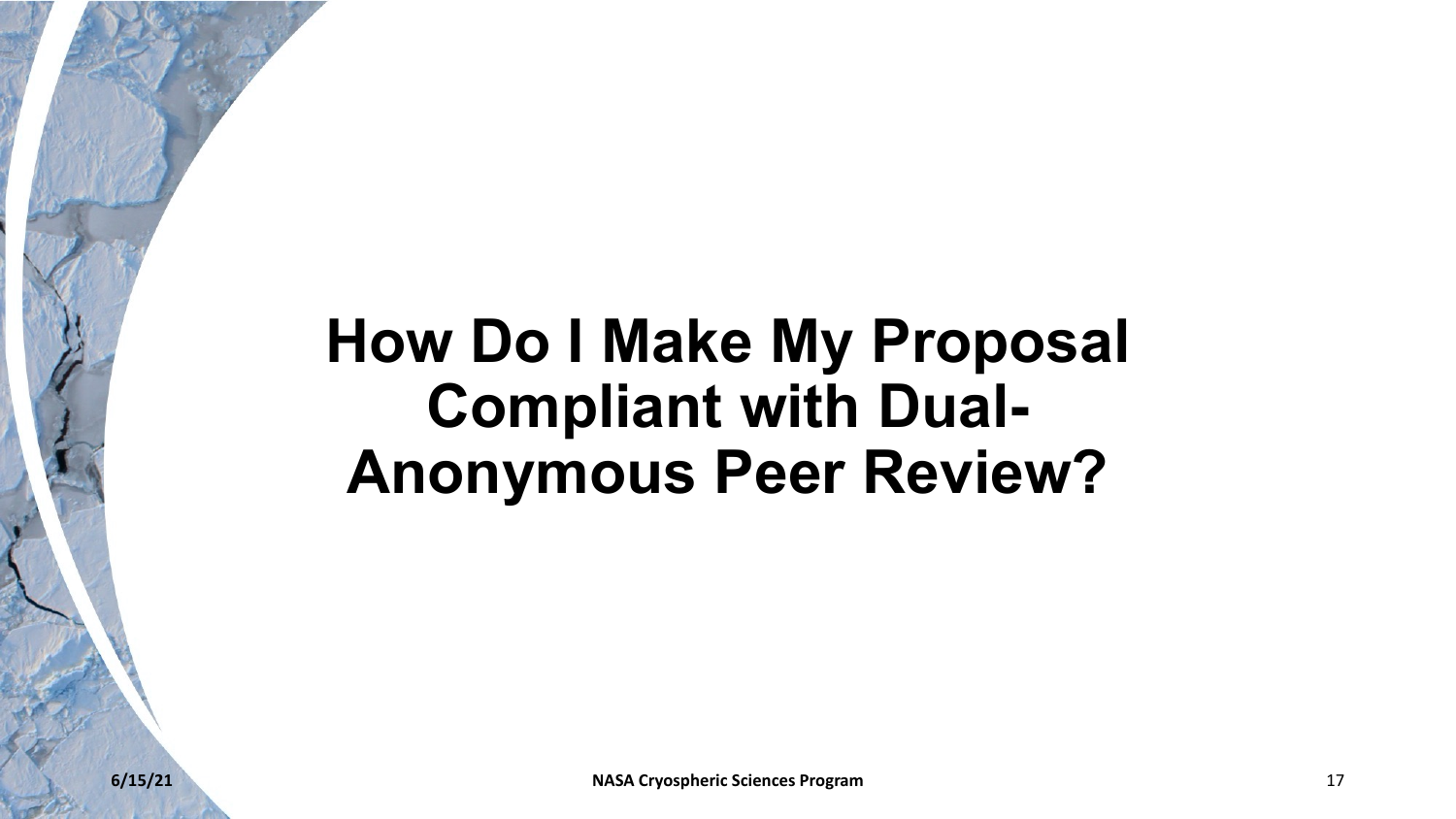# **Submission of Anonymized Proposals**

- Exclude names and affiliations of the proposing team, including in figures and references to personal websites.
- **Do not** claim ownership of past work, e.g., "My previously funded work …" or "our analyses shown in Baker et al. 2012 …"
- Cite references in the passive third person, e.g., "Prior analysis [1] indicates that …"
- **Do** describe the work proposed, e.g., "We propose to do the following …" or "We will measure the effects of …"
- Include a separate, non-anonymized "Expertise and Resources" document.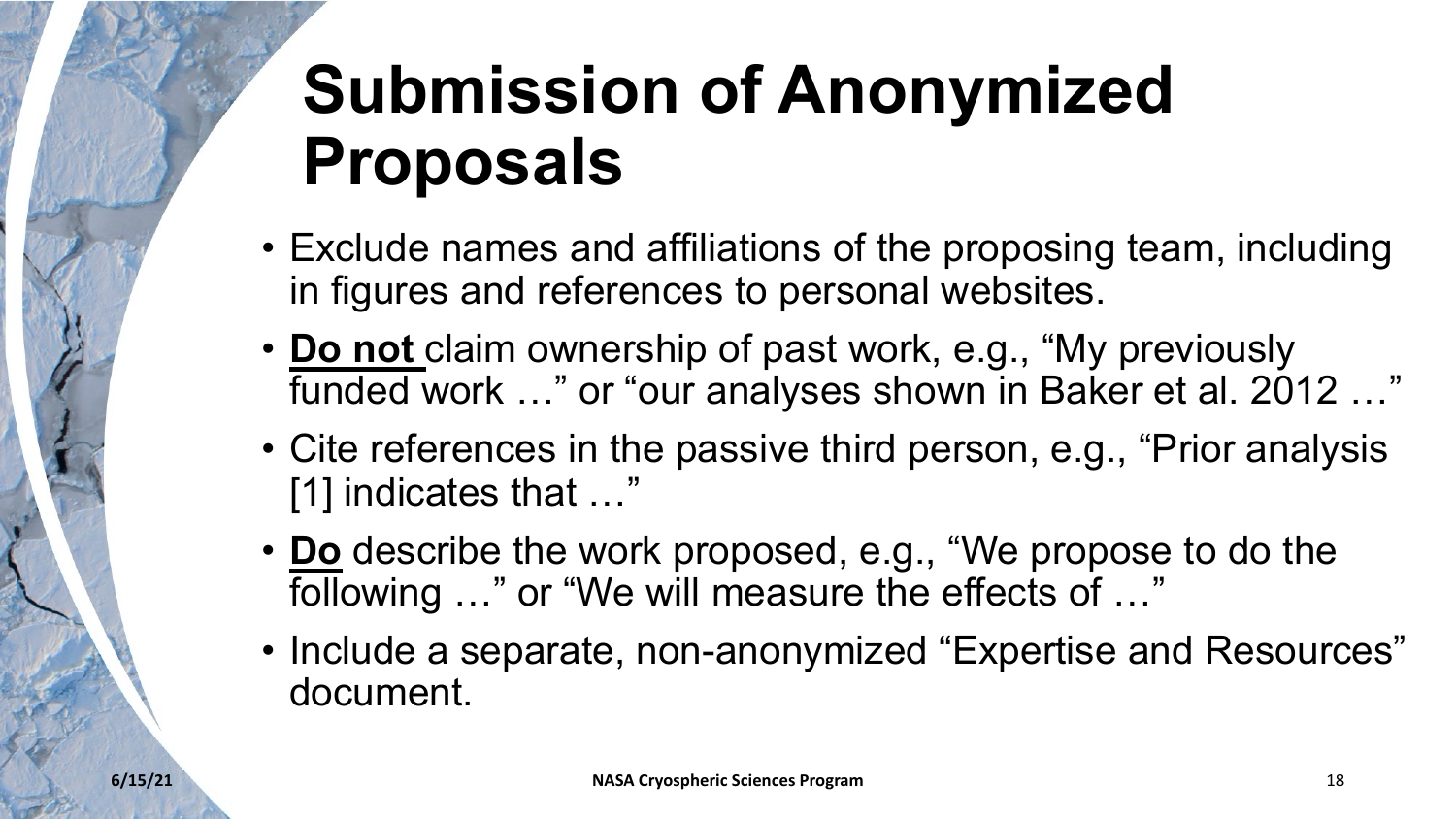# **How Do I Reference Unpublished Works or Proprietary Results?**

- It may be occasionally important to cite exclusive access datasets, non-public software, unpublished data, or findings<br>that have yet to be presented in public before but are not citable.
- Each of these may reveal (or strongly imply) the investigators on the proposal.
- In these instances, proposers must use language such as "obtained in private communication" or "from private communication" when referring to such potentially identifying work.
- Recall that the goal of DAPR is to shift the tenor of the discussion, **not** to make it absolutely impossible to guess the<br>team members.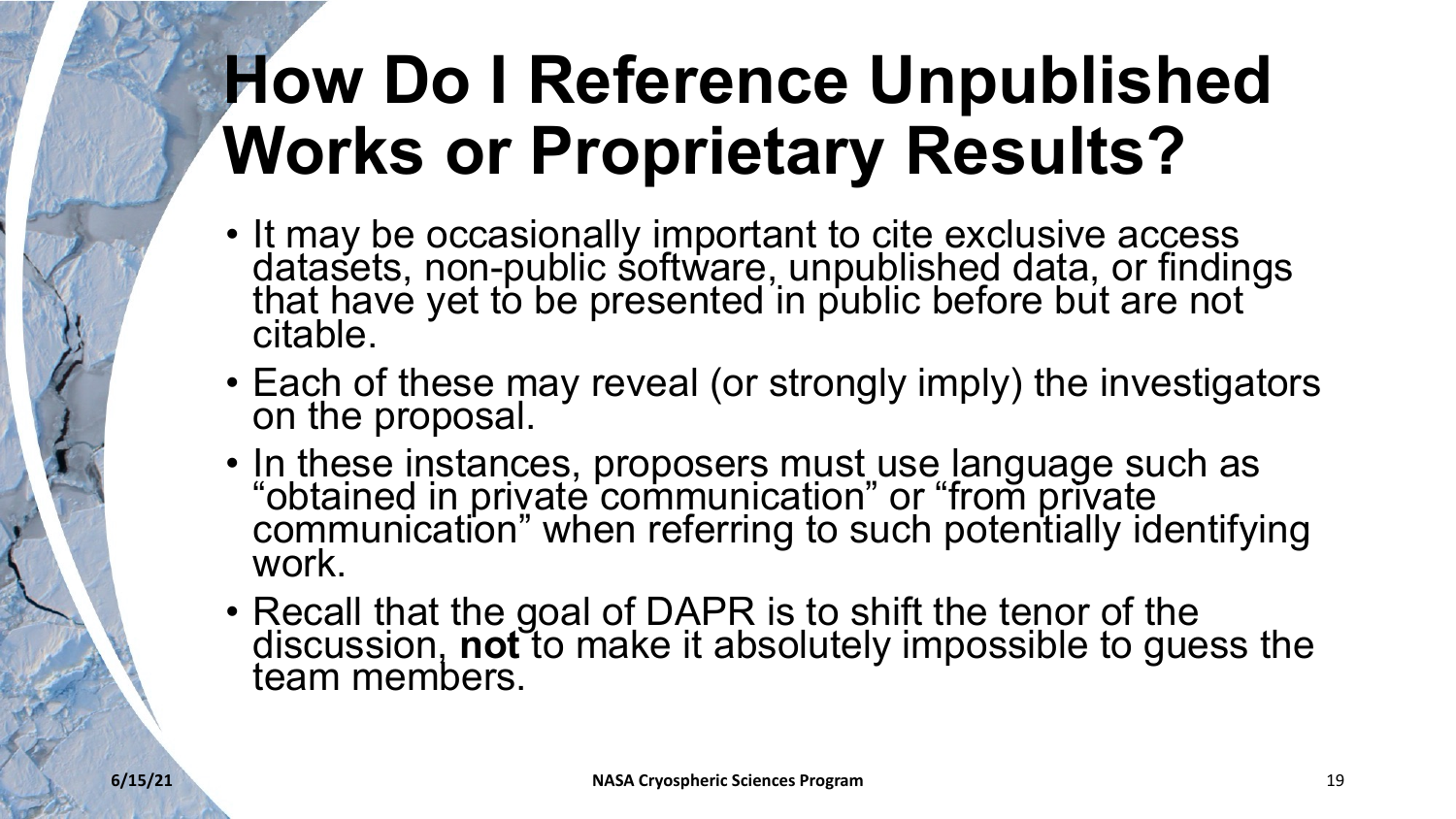# **Institutional Access to Unique Resources**

- Another common situation that occurs in proposals is when a team member has institutional access to unique facilities (e.g., an observatory or laboratory) that are required to accomplish the proposed work. An anonymized proposal does not prohibit stating this fact in the Scientific/Technical/Management section of the proposal; however, the proposal must be written in a way that does not identify the team member. Here is an example:
	- *"The team has access to telescope time on the W. M. Keck Observatory, which will enable spectroscopic follow-up of the galaxies in the sample."*
- Note: in this situation, NASA recommends that the team provide detailed supporting information to validate the claim in the "Expertise and Resources – Not Anonymized" document (see later).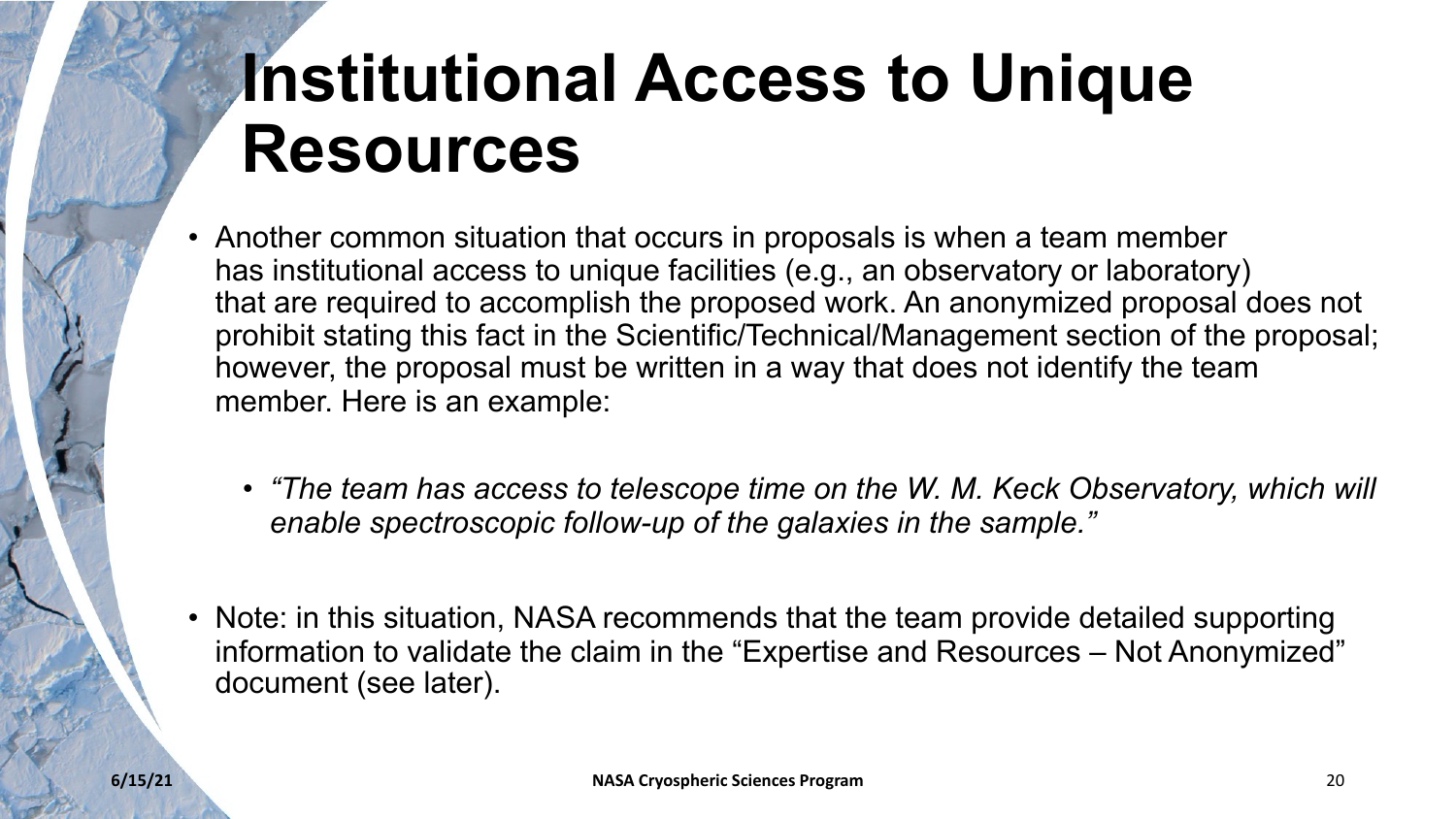# **Example of Anonymization**

- In Rogers et al. (2014), we concluded that the best explanation for the dynamics of the *shockwave and the spectra from both the forward-shocked ISM and the reverse- shocked ejecta is that a Type Ia supernova exploded into a preexisting wind-blown cavity. This object is the only known example of such a phenomenon, and it thus*  provides a unique opportunity to illuminate the nature of Type Ia supernovae and the<br>progenitors. If our model from Rogers et al. (2014) is correct, then the single-<br>degenerate channel for SNe Ia production must exist. We *measure the proper motion of the shock wave.*
- Here is the same text, again re-worked following the anonymizing guidelines:
- Prior work [12] concluded that the best explanation for the dynamics of the *shockwave and the spectra from both the forward-shocked ISM and the reverse- shocked ejecta is that a Type Ia supernova exploded into a preexisting wind-blown cavity. This object is the only known example of such a phenomenon, and it thus*  provides a unique opportunity to illuminate the nature of Type Ia supernovae and the<br>progenitors. If the model from [12] is correct, then the single-degenerate channel for<br>SNe Ia production must exist. We propose here for *motion of the shock wave.*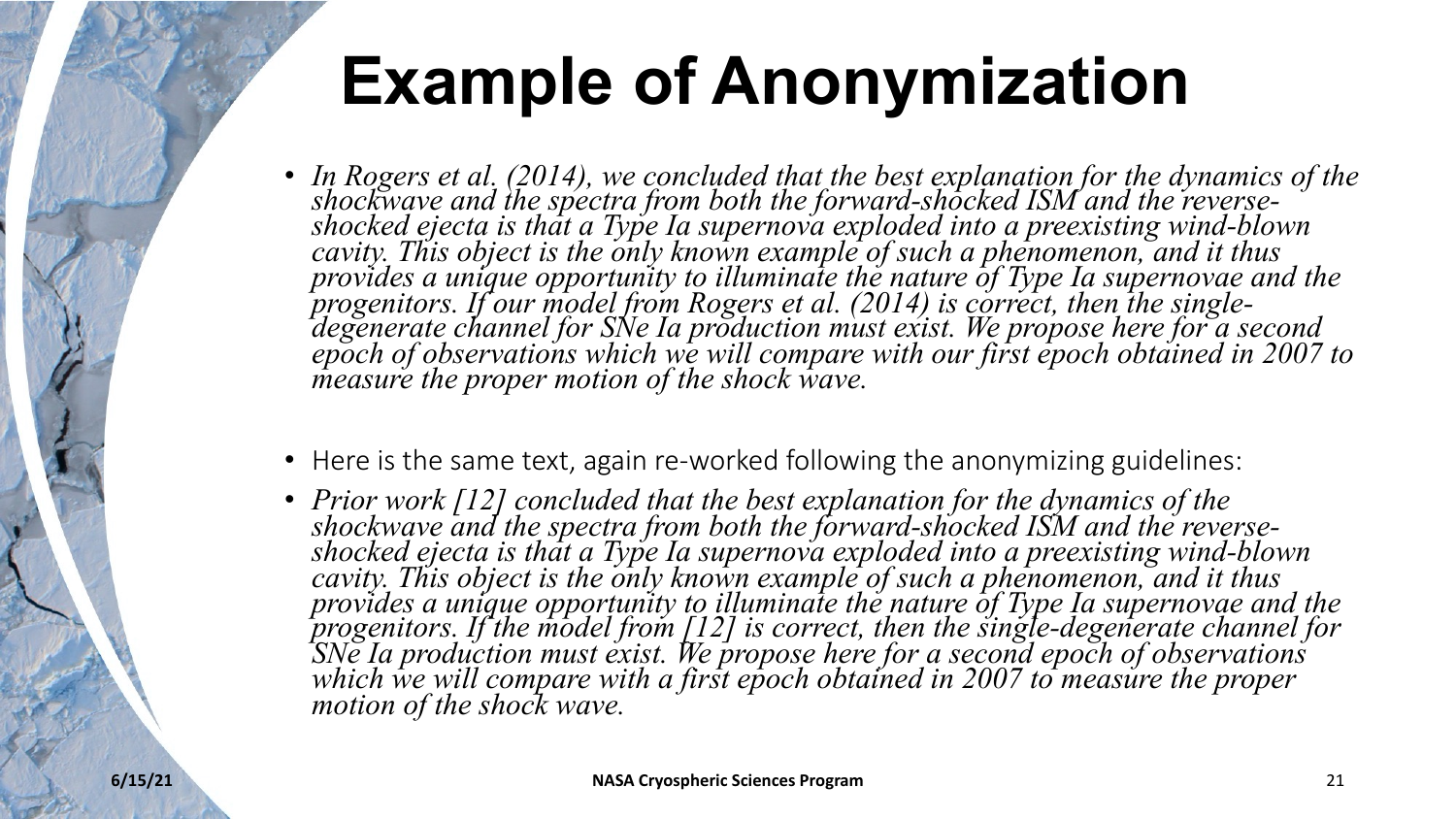# **Example of Anonymization**

- In Rogers et al. (2014), we concluded that the best explanation for the dynamics of the spectra from both the forward-shocked ISM and the reverse-<br>shocked ejecta is that a Type Ia supernova exploded into a preexisting wi *cavity. This object is the only known example of such a phenomenon, and it thus provides a unique opportunity to illuminate the nature of Type Ia supernovae and the*  progenitors. <mark>If our model from Rogers et al. (2014) is correct</mark>, then the single-<br>degenerate channel for SNe Ia production must exist. We propose here for a second<br>epoch of observations which we will compare with <mark>our fir</mark> *measure the proper motion of the shock wave.*
- Here is the same text, again re-worked following the anonymizing guidelines:
- *Prior work* [12] concluded that the best explanation for the dynamics of the<br>shockwave and the spectra from both the forward-shocked ISM and the reverse-<br>shocked ejecta is that a Type Ia supernova exploded into a preexi *cavity. This object is the only known example of such a phenomenon, and it thus*  provides a unique opportunity to illuminate the nature of Type Ia supernovae and the<br>progenitors. <mark>If the model from [12] is correct</mark>, then the single-degenerate channel for<br>SNe Ia production must exist. We propose here fo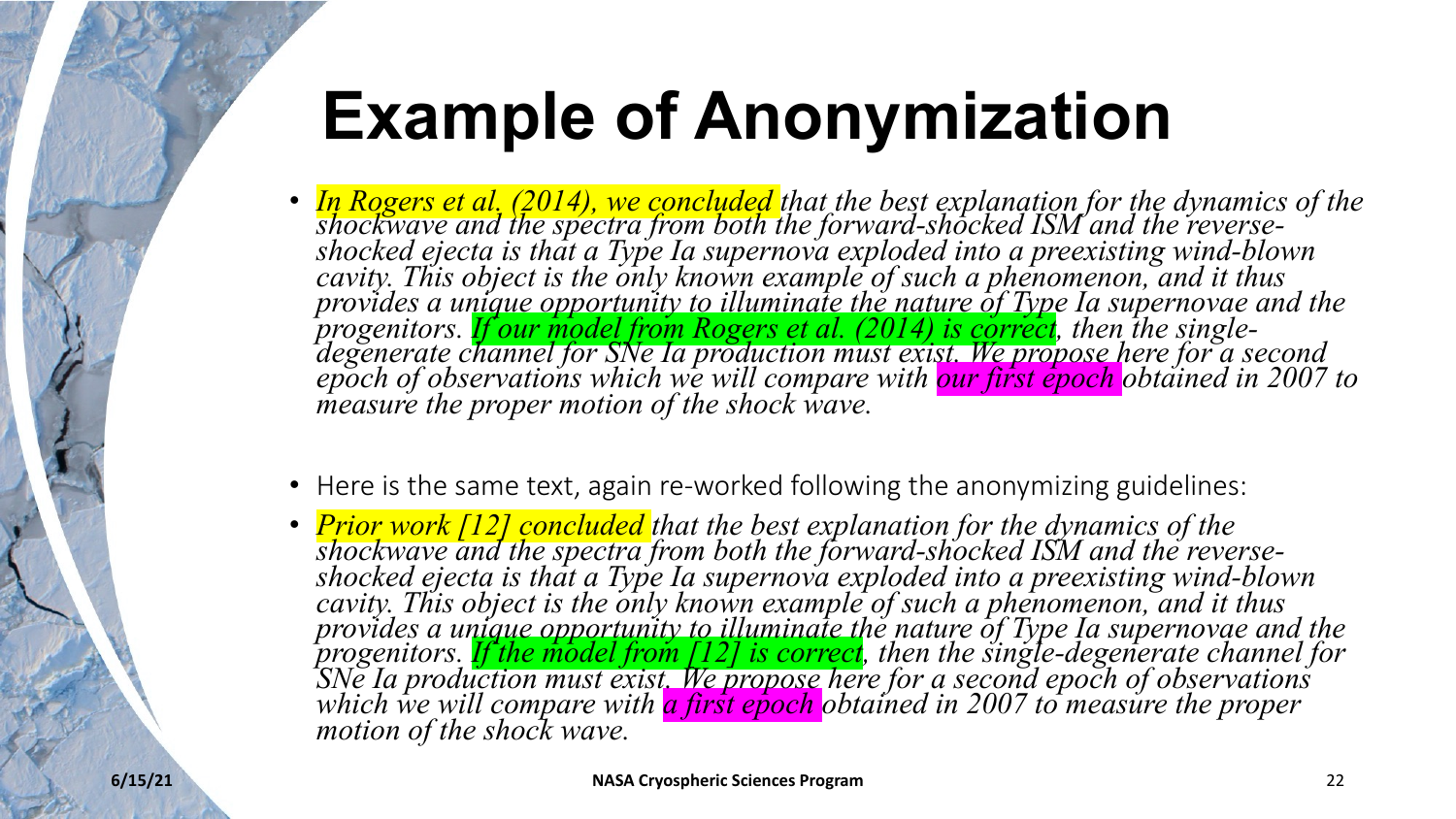#### **How is the capability of the team to execute the investigation accounted for?**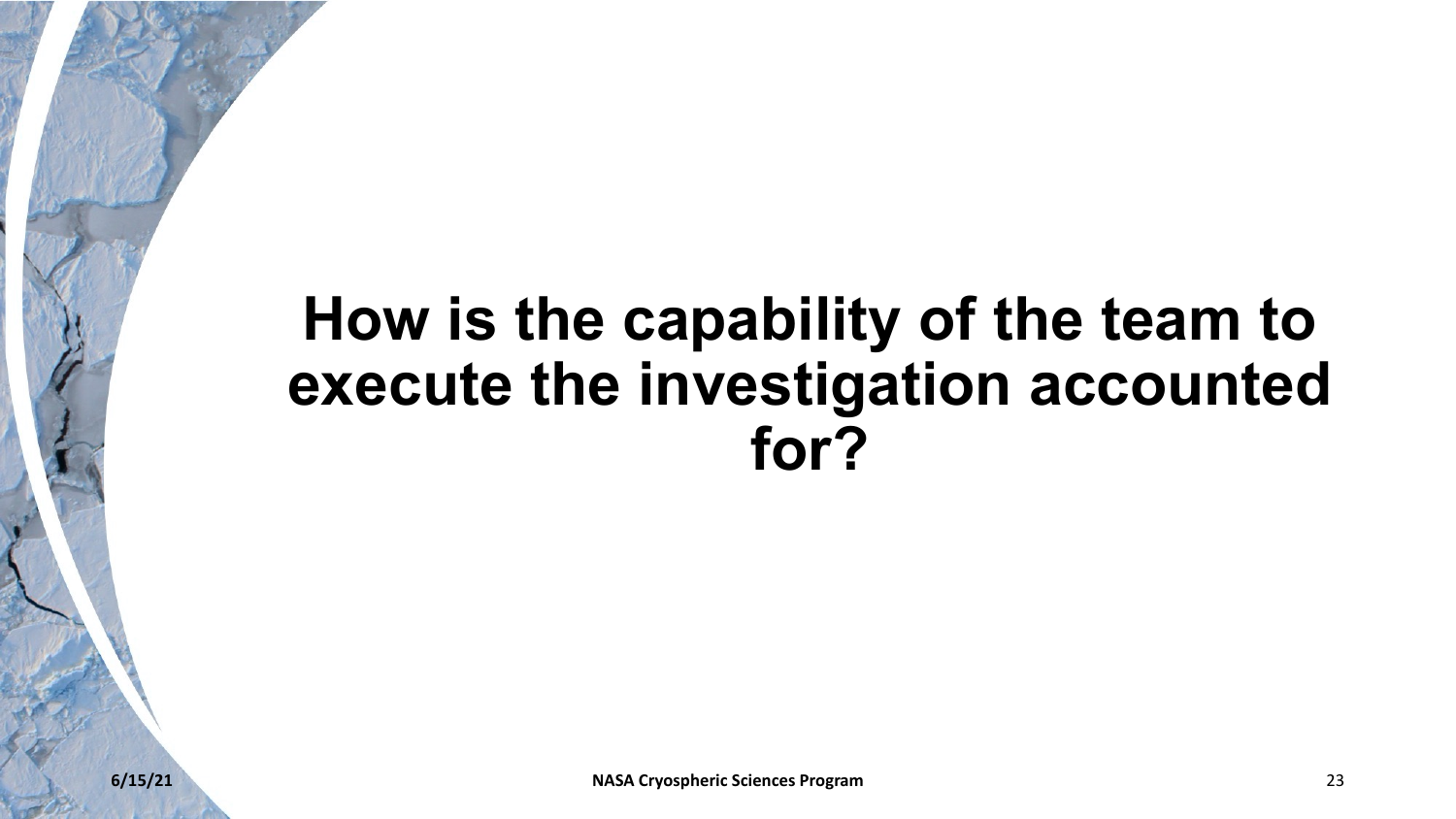# **Expertise & Resources Non-Anonymized Document**

- List of team members
- Descriptions of expertise
- Specific contributions from members
- Specialized resources (e.g., field sites)
- Summary of work effort
- Biographical sketches
- Current and pending support
- Letters of resource support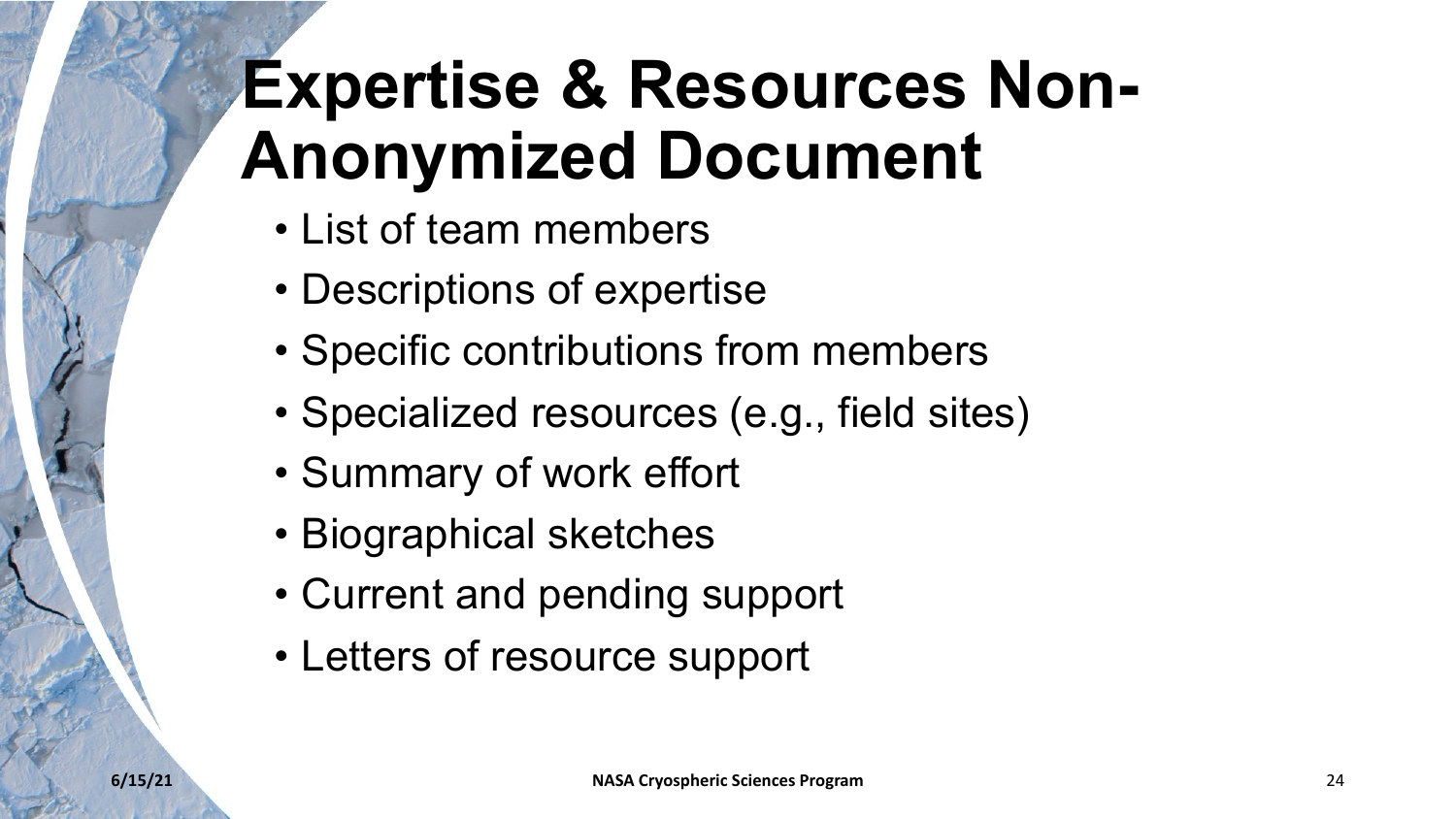# **Detailed Guidance**



The program element text on how to prepare an anonym addition, the NSPIRES pag contains a document entitle Proposals" describes in det anonymous proposals.

A quick-start tutorial, as we may be found at:

https://science.nasa.gov/re review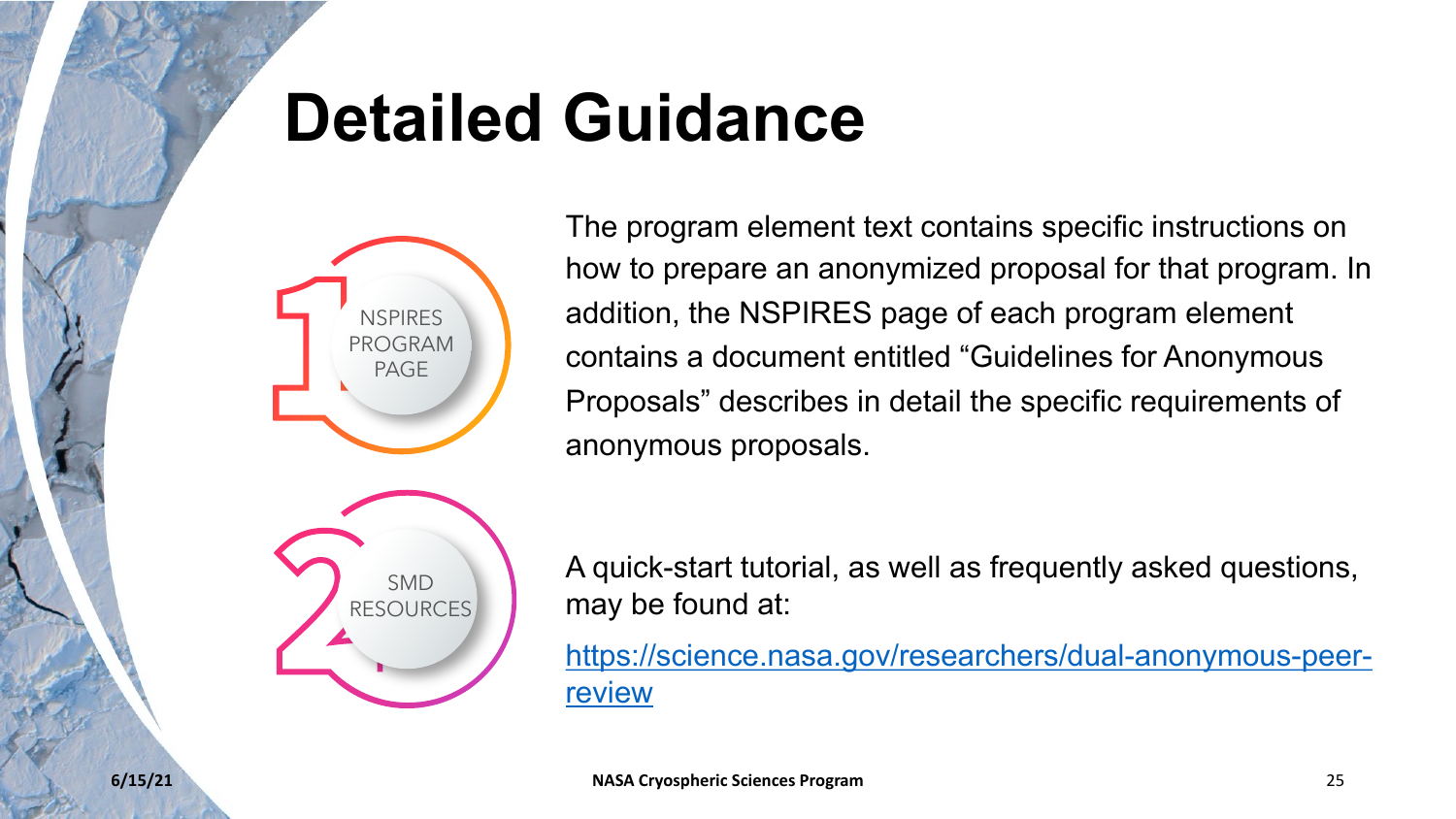## **How Will My Proposal Be Reviewed?**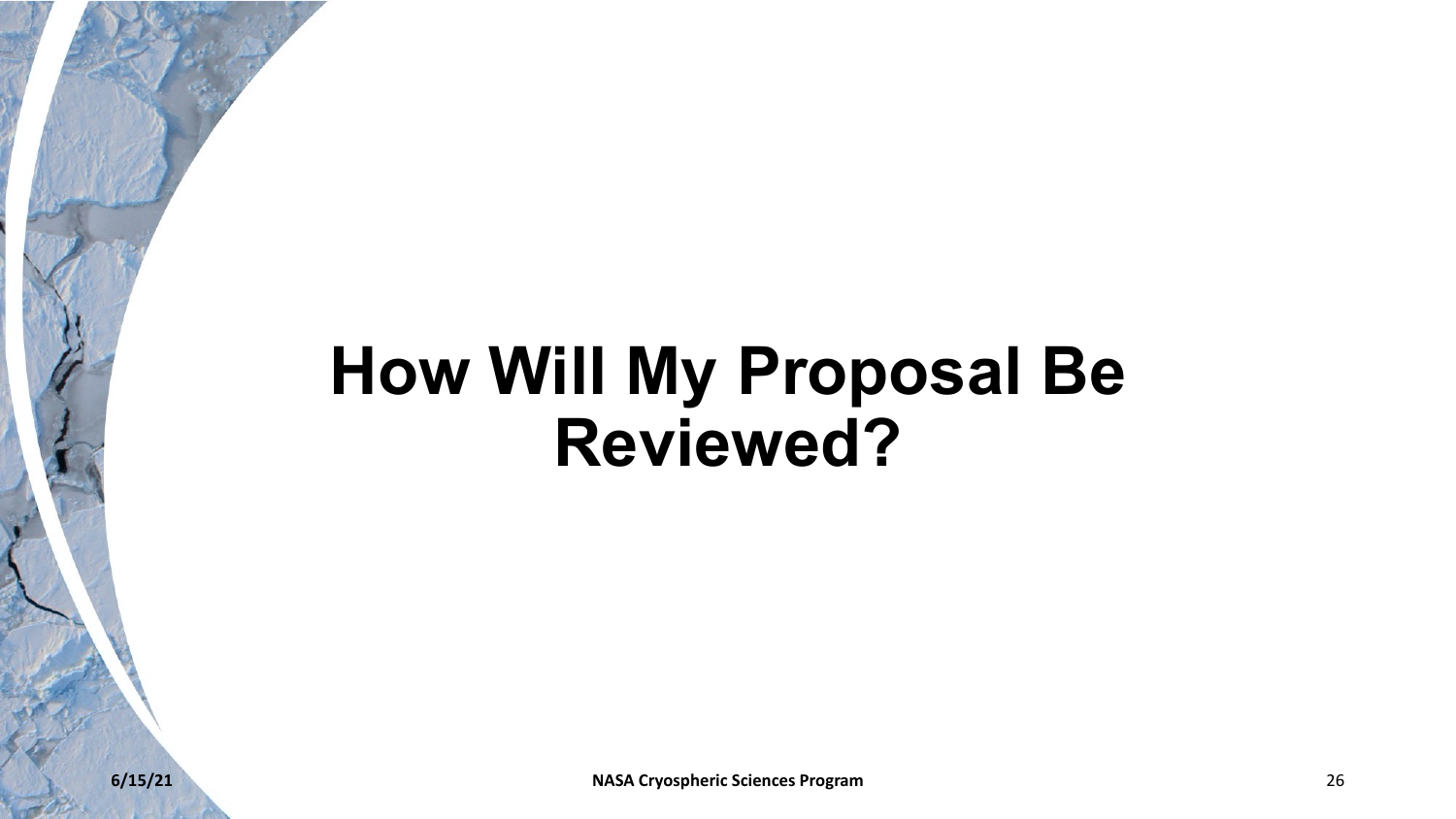# **Flow of the Review**



- The anonymized scientific review takes place. All assessments are complete, grades finalized, and panel summaries written.
- The "Expertise and Resources Not Anonymized" document is distributed to panelists for a subset of proposals (typically the top third). Panelists assess the team and resource capability to execute the proposed investigation.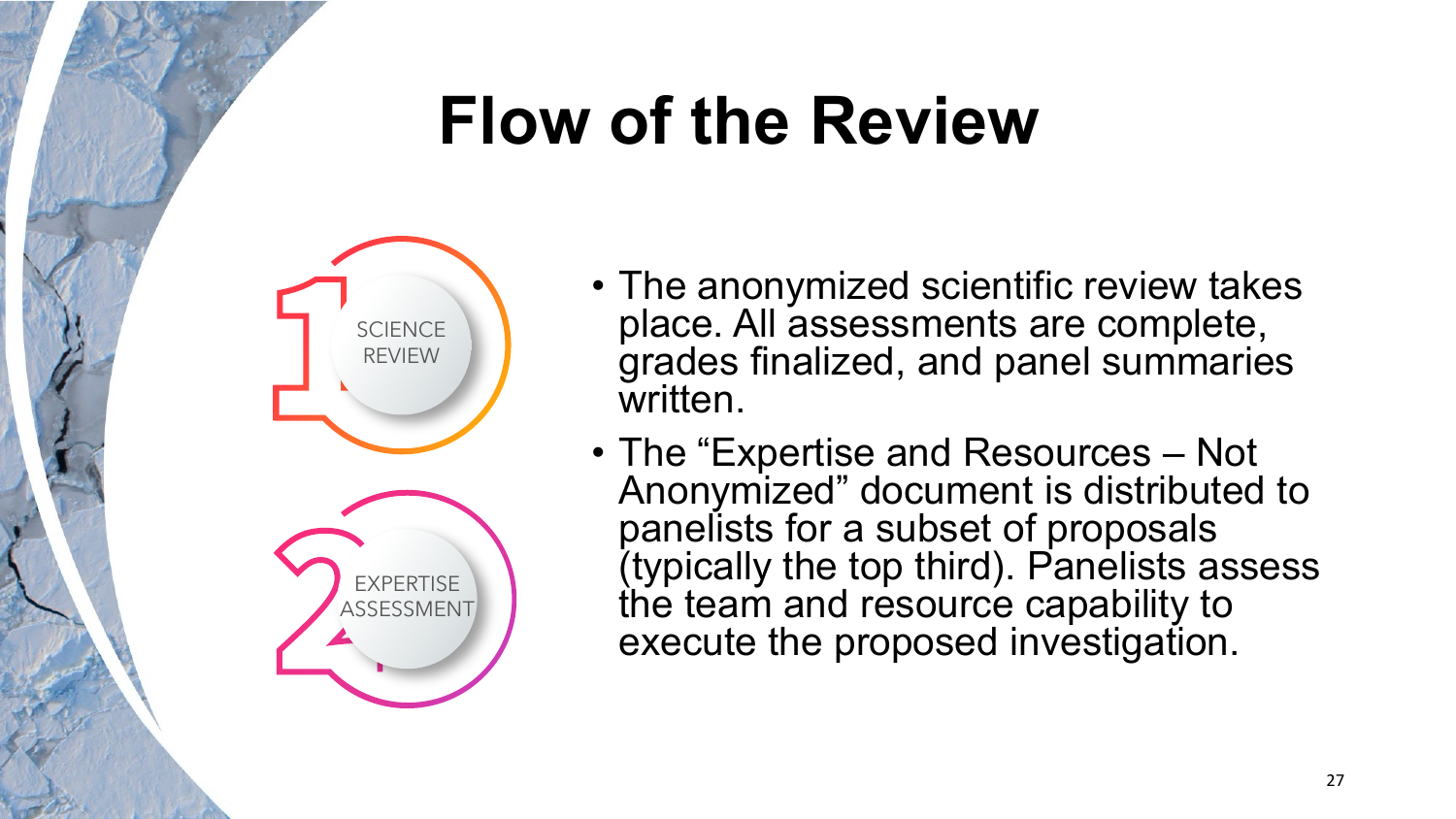# **Science Review (Panel Discussion)**

- Each proposal will be assessed based upon:
	- Scientific merit
	- Relevance to the solicitation/program
	- Cost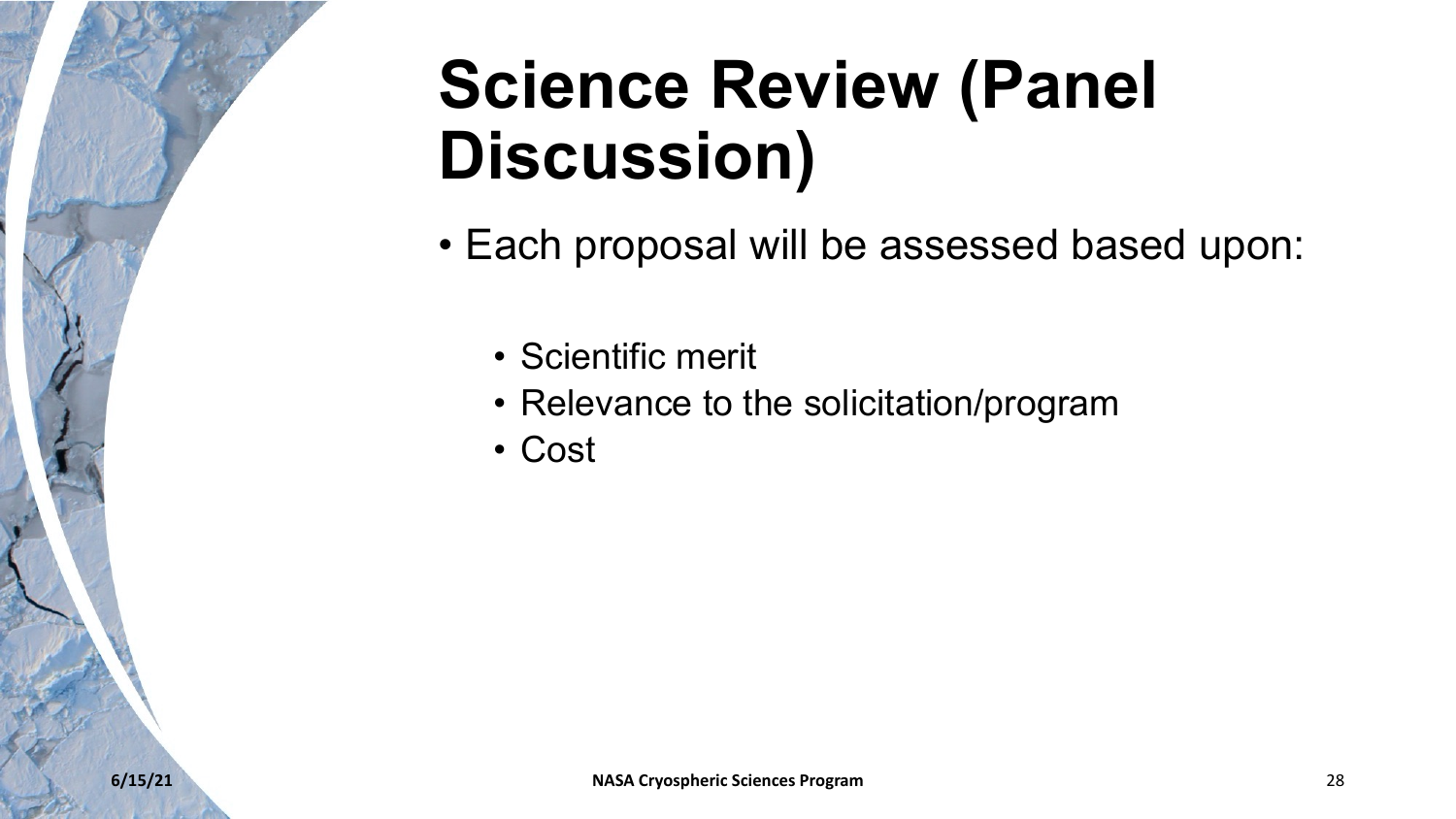#### **Discussion of "Expertise and Resources - Not Anonymized" Document (After Science Review is Completed)**

- 1. The "Expertise and Resources Not Anonymized" document is distributed to panelists for a subset of proposals (typically the top third, according to the distribution of assigned grades and the projected selection rates.)
- 2. Panelists assess team capability to execute proposed investigation using a three-point scale, i.e.,:

| <b>Vote</b> | <b>Overall Team and</b><br><b>Resources Capability</b> |                                                                                                                                                                                                                                                                                                                                                                          |
|-------------|--------------------------------------------------------|--------------------------------------------------------------------------------------------------------------------------------------------------------------------------------------------------------------------------------------------------------------------------------------------------------------------------------------------------------------------------|
|             | Uniquely qualified                                     | The E&R document demonstrates that the team is exceptionally capable of executing the proposed work, and has<br>singular access to resources upon which the success of the investigation critically depends. Appropriate allocations<br>of team members' time are included. A comment from the panel must be written that clearly justifies the choice of<br>this grade. |
|             | Oualified                                              | The team has appropriate and complete expertise to perform the work, and appropriate allocations of their time<br>are included. Any facilities, equipment and other resources needed are available to execute the work. NASA sets<br>the expectation that the vast majority of proposals will fall into this category.                                                   |
|             | Not qualified                                          | The E&R document demonstrates severe deficiencies in the necessary expertise and/or resources to execute the<br>proposed investigation. A comment from the panel must be written that clearly justifies the choice of this grade.                                                                                                                                        |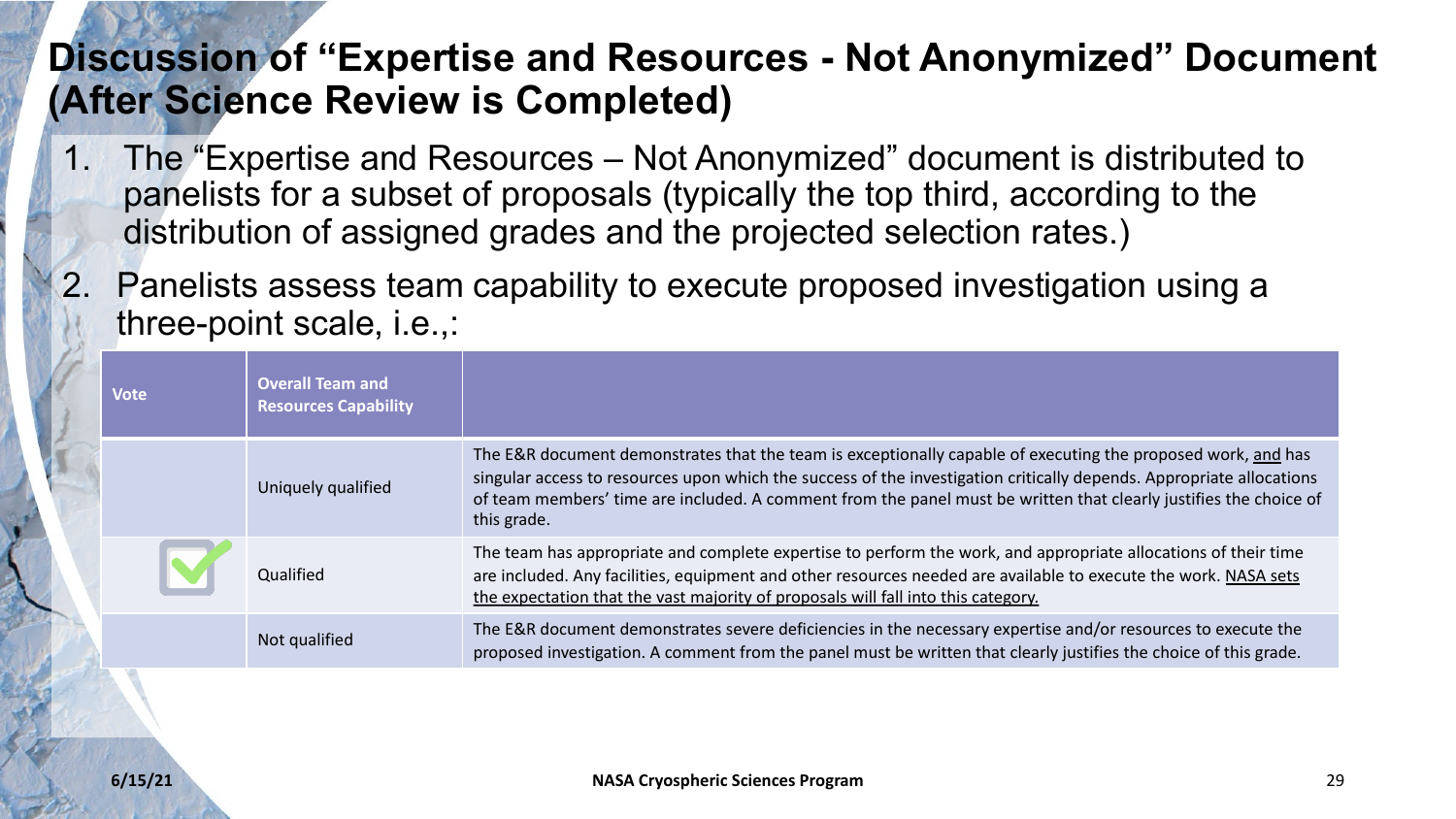## **Success Metrics and DAPR Experience So Far**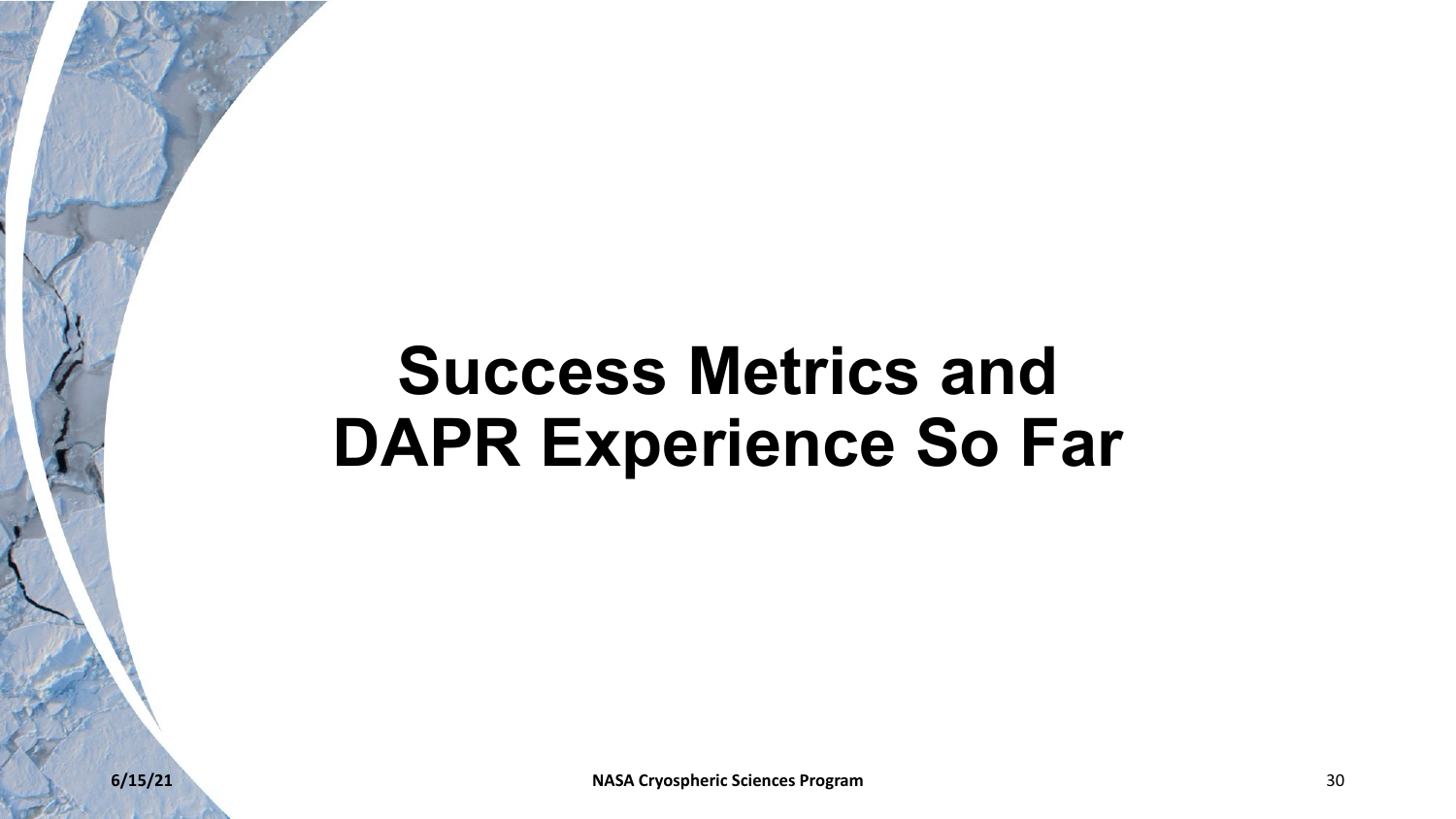# **Selection Statistics from Recent Cryo Solicitations**

- ROSES 2019
	- Studies with ICESat-2
		- 96 proposals submitted (68 M, 28 F)
		- 24 proposals selected (15 M, 9 F; 22.1% M, 32.1% F)
- ROSES 2020
	- Cryospheric Sciences
		- 80 proposals submitted (57 M, 23 F)
		- 18 proposals selected (14 M, 4 F; 24.6% M, 17.4% F)
	- Studies with ICESat-2
		- 24 proposals submitted (17 M, 7 F)
		- 10 proposals selected (6 M, 4 F; 35.3% M, 57.1% F)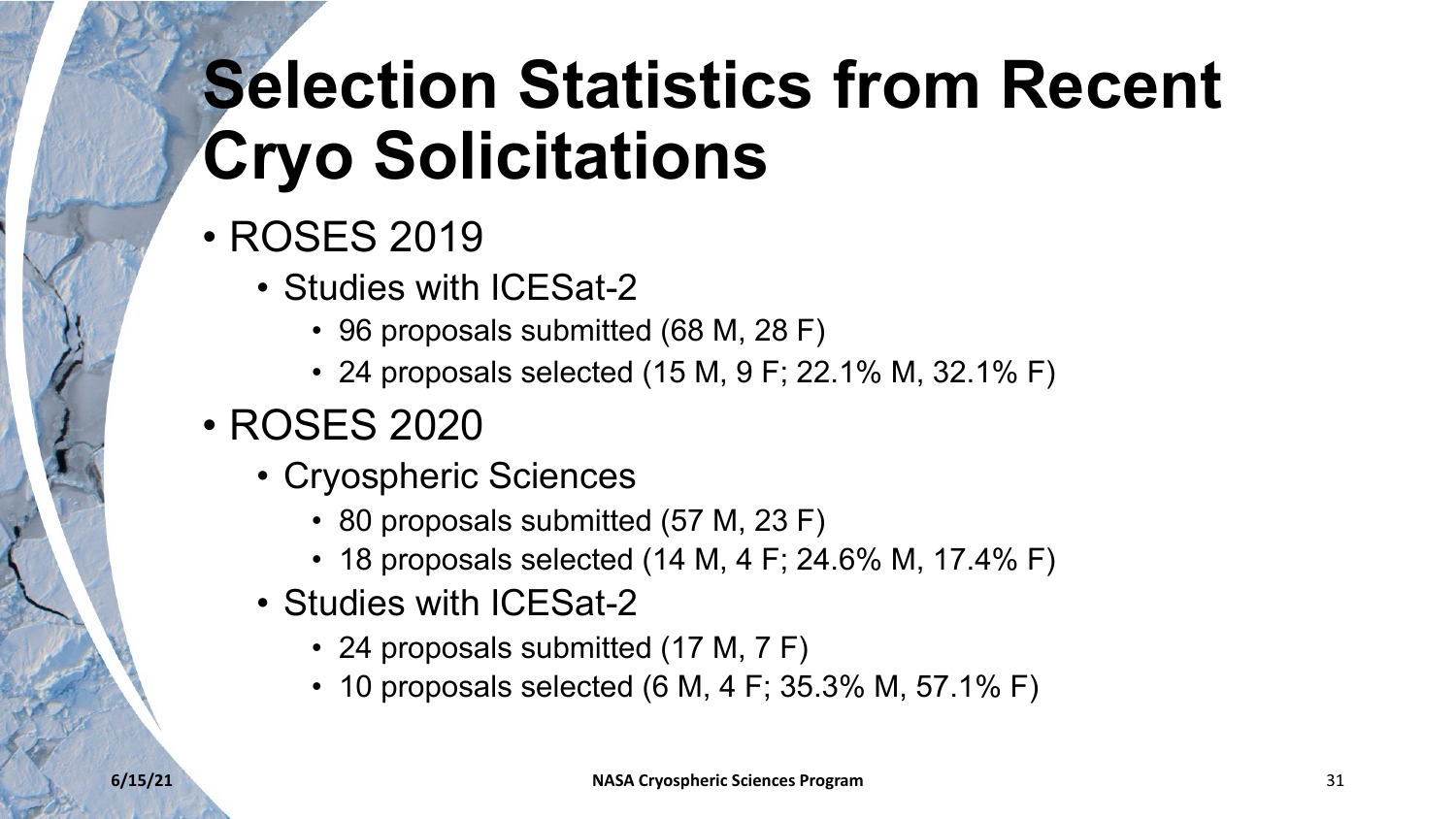#### **Recent Astrophysics Data Analysis Program (ADAP) Results**

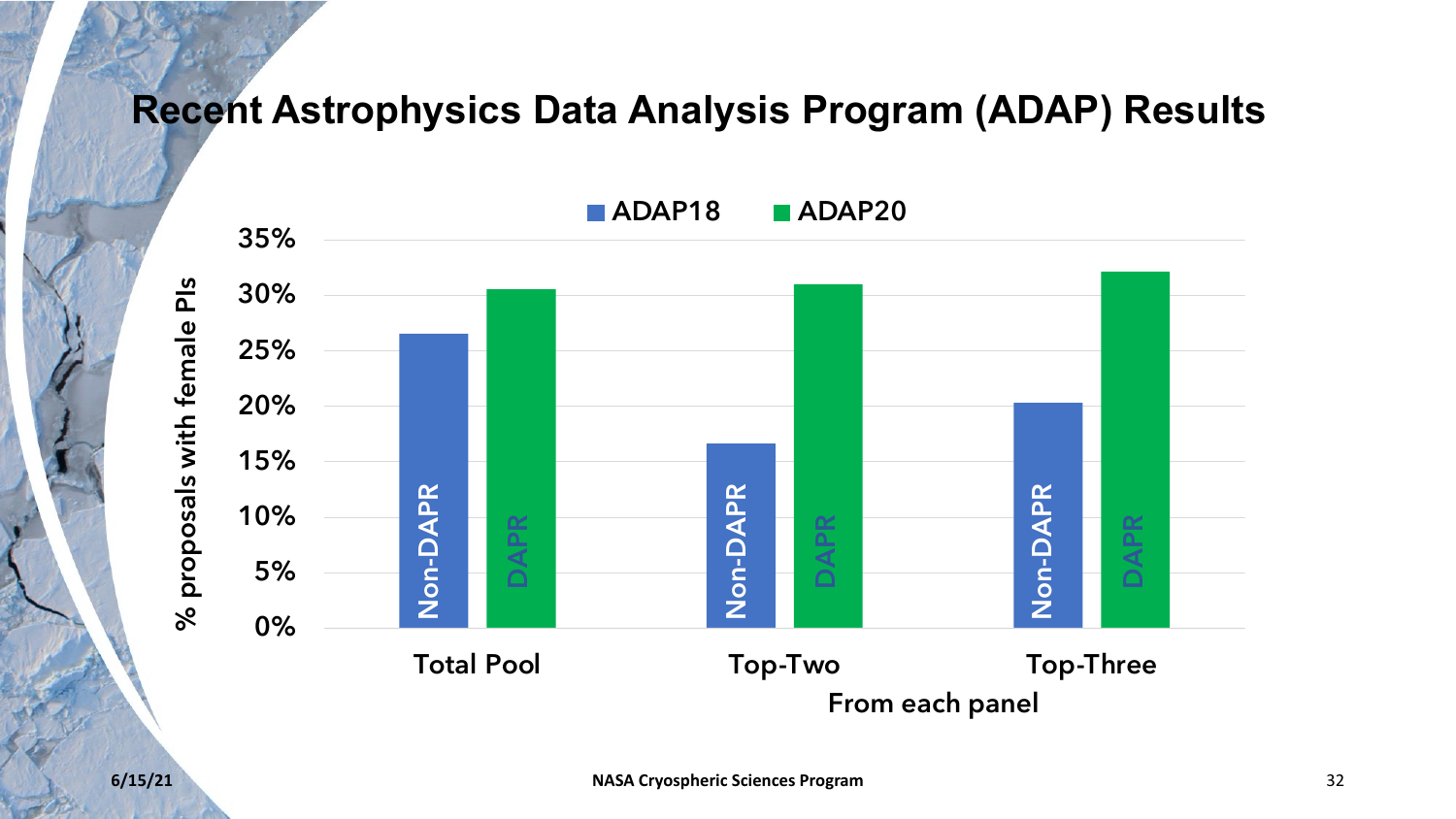# **Reviewer Surveys**



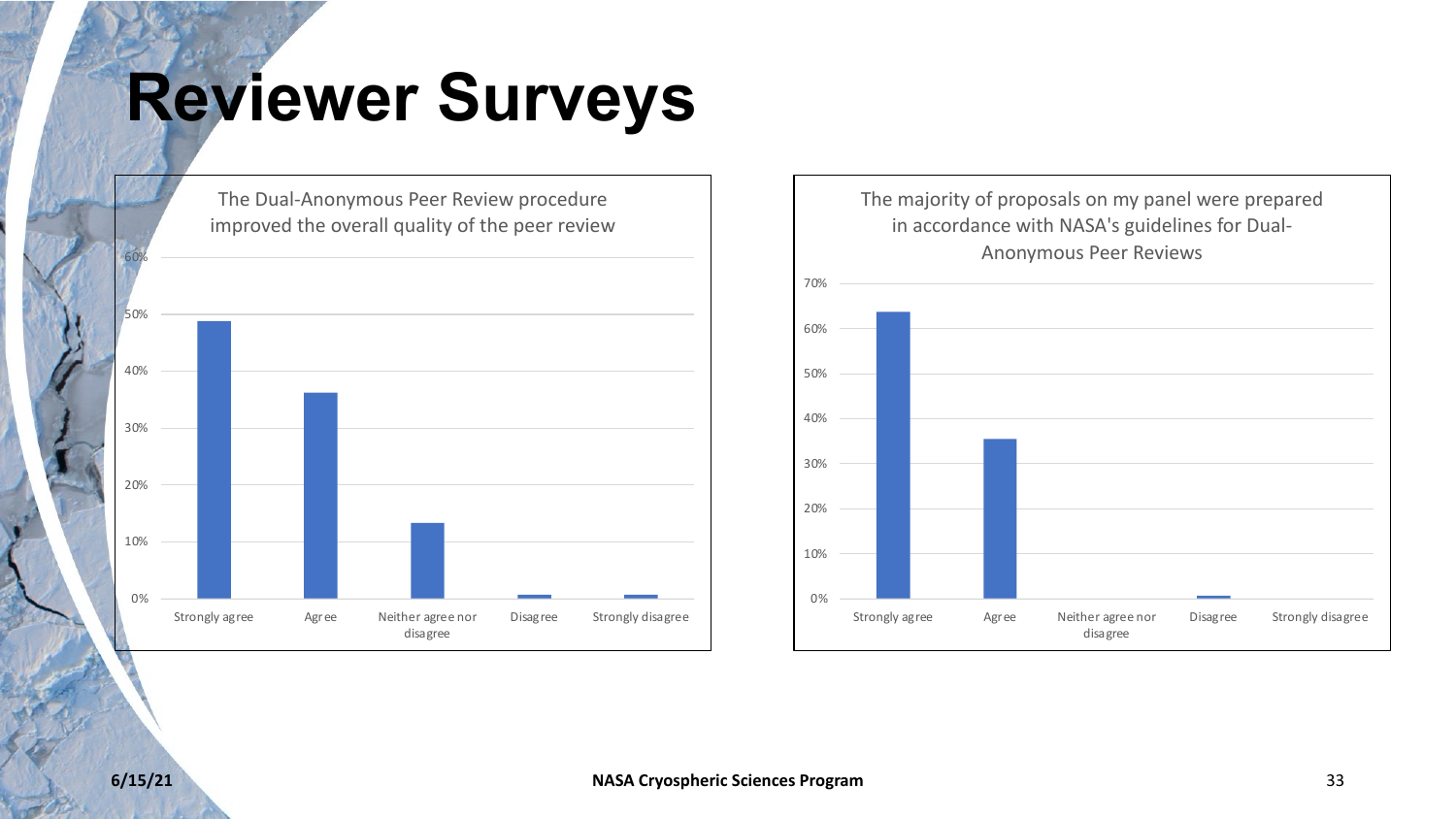# **DAPR Experience So Far in Astrophysics**

- Only three egregious violations of anonymization guidelines, which resulted in the proposal being returned without review.
- Common (minor) pitfalls we see in proposals about 10-15% of the time:
	- 1. Claiming ownership of past work (e.g., "our previous analysis", "PI has an established record").
	- 2. Including metadata (e.g., PDF bookmarks) that reveal the name of the PI.
	- 3. Recycling proposals prepared prior to dual-anonymous peer review and not carefully anonymizing the text.
	- 4. Providing the names of investigators on the contents page.
	- 5. Providing the origin of travel for professional travel (e.g., conferences).
	- 6. Mentioning the institution name in the Budget Narrative.
	- 7. Including the PI or co-I names in budget tables.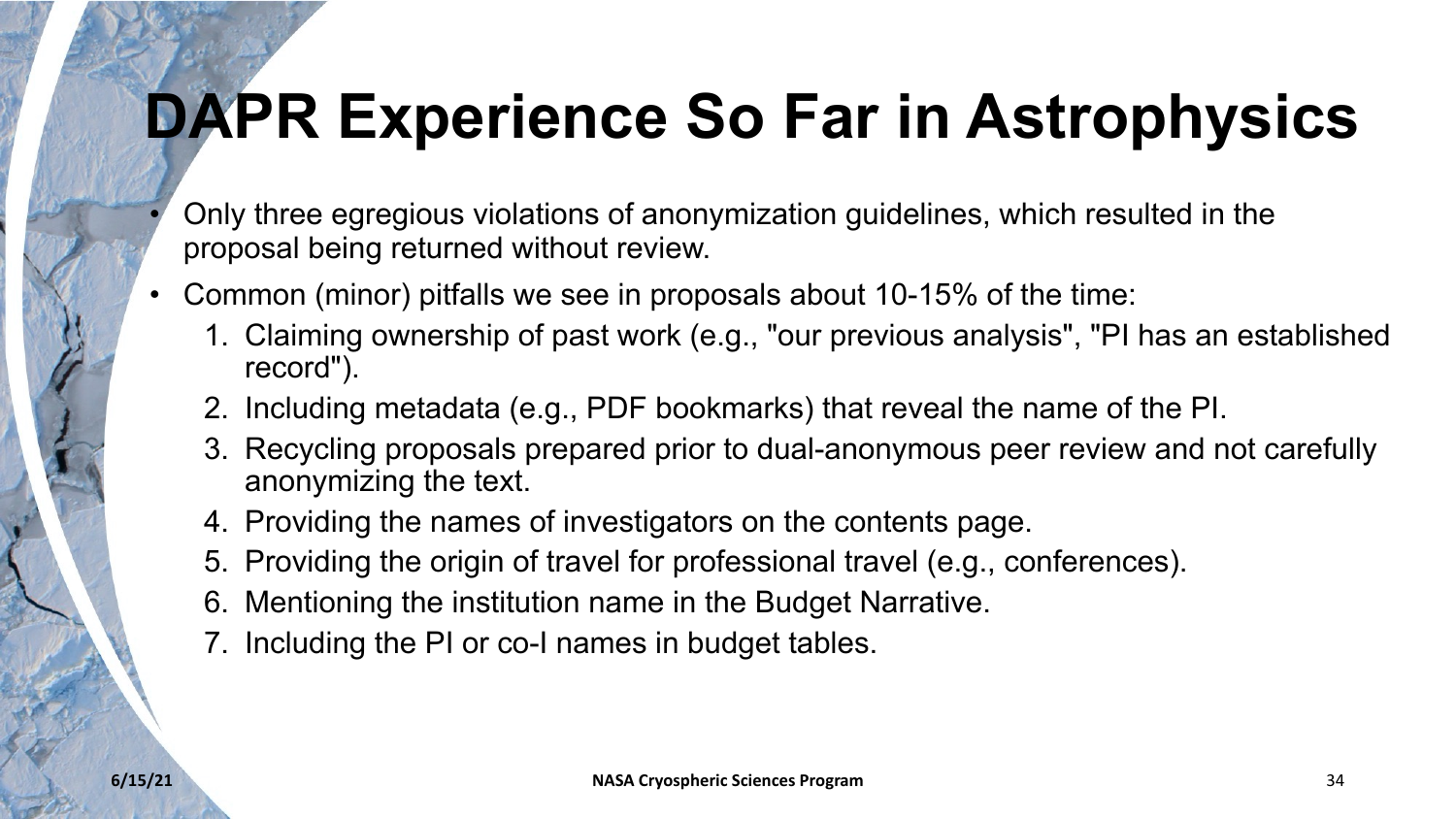### **Final Remarks**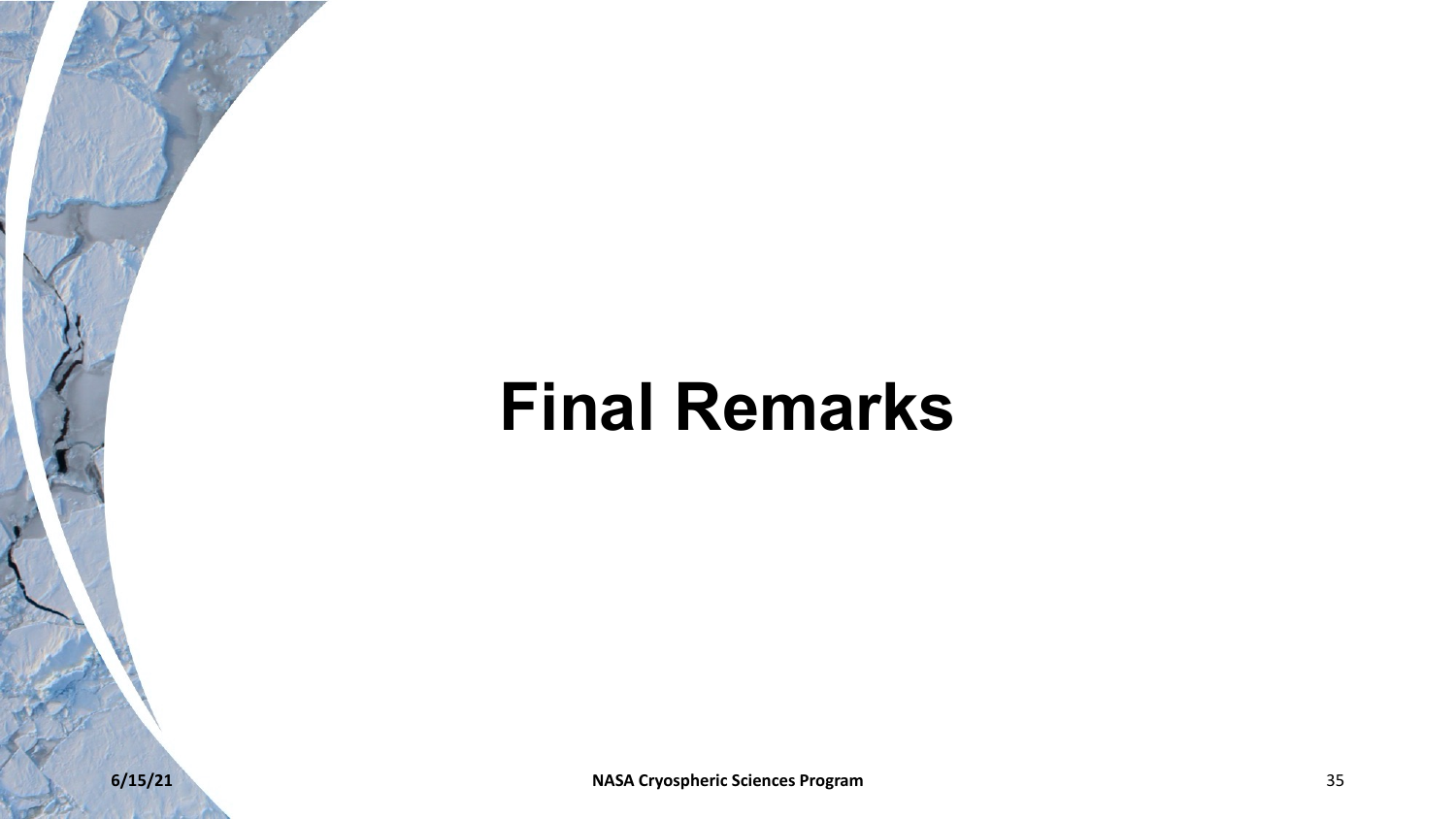#### **Return without Review for Unanonymized Proposals**

- NASA understands that dual-anonymous peer review represents a major shift in the evaluation of proposals, and as such there may be occasional slips in writing anonymized proposals. However, NASA reserves the right to return without review proposals that are particularly egregious in terms of the identification of the proposing team.
- NASA further acknowledges that some proposed work may be so specialized that, despite attempts to anonymize the proposal, the identities of the Principal Investigator and team members are readily discernable. As long as the guidelines are followed, NASA will not return these proposals without review.